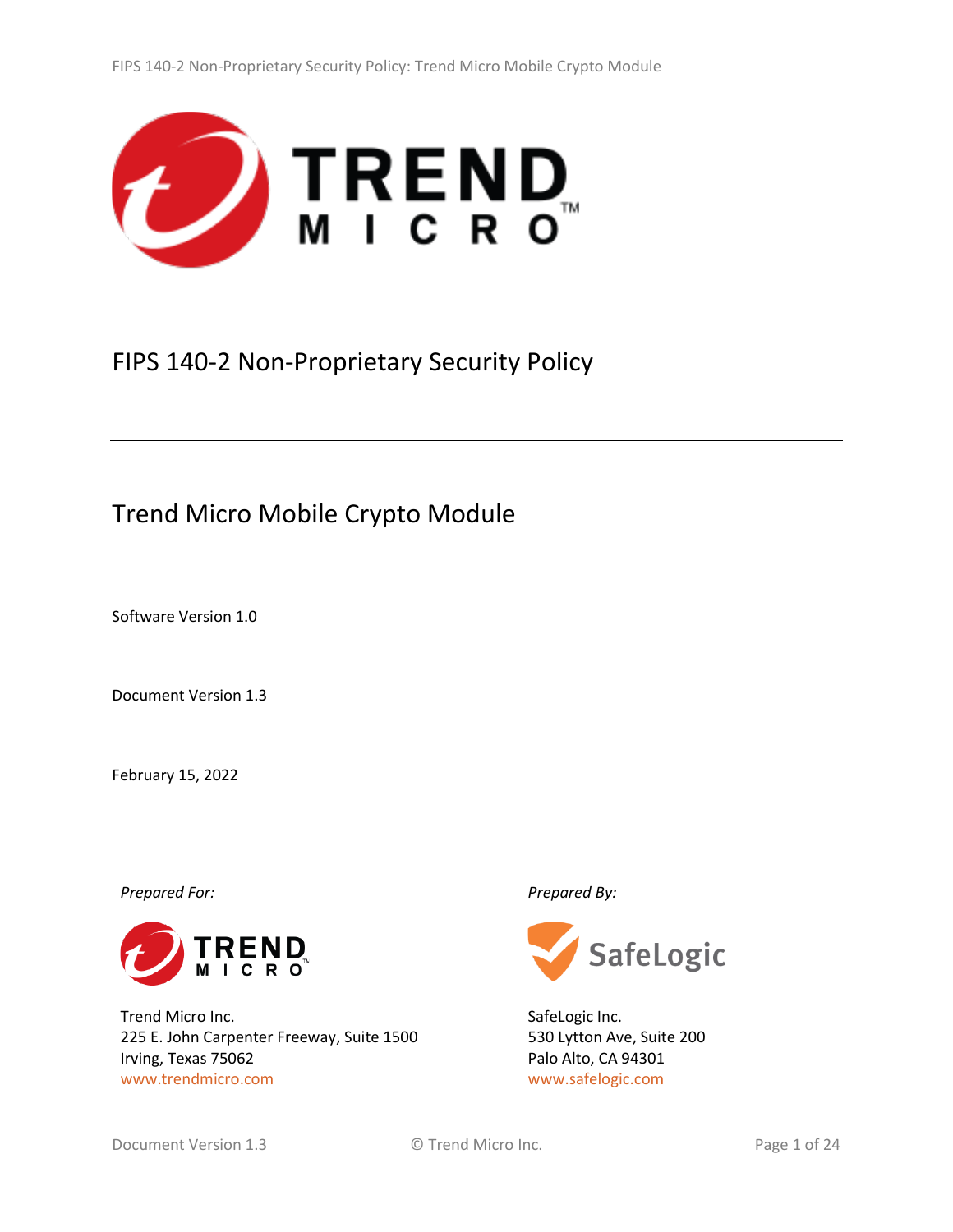# <span id="page-1-0"></span>**Abstract**

This document provides a non-proprietary FIPS 140-2 Security Policy for Trend Micro Mobile Crypto Module.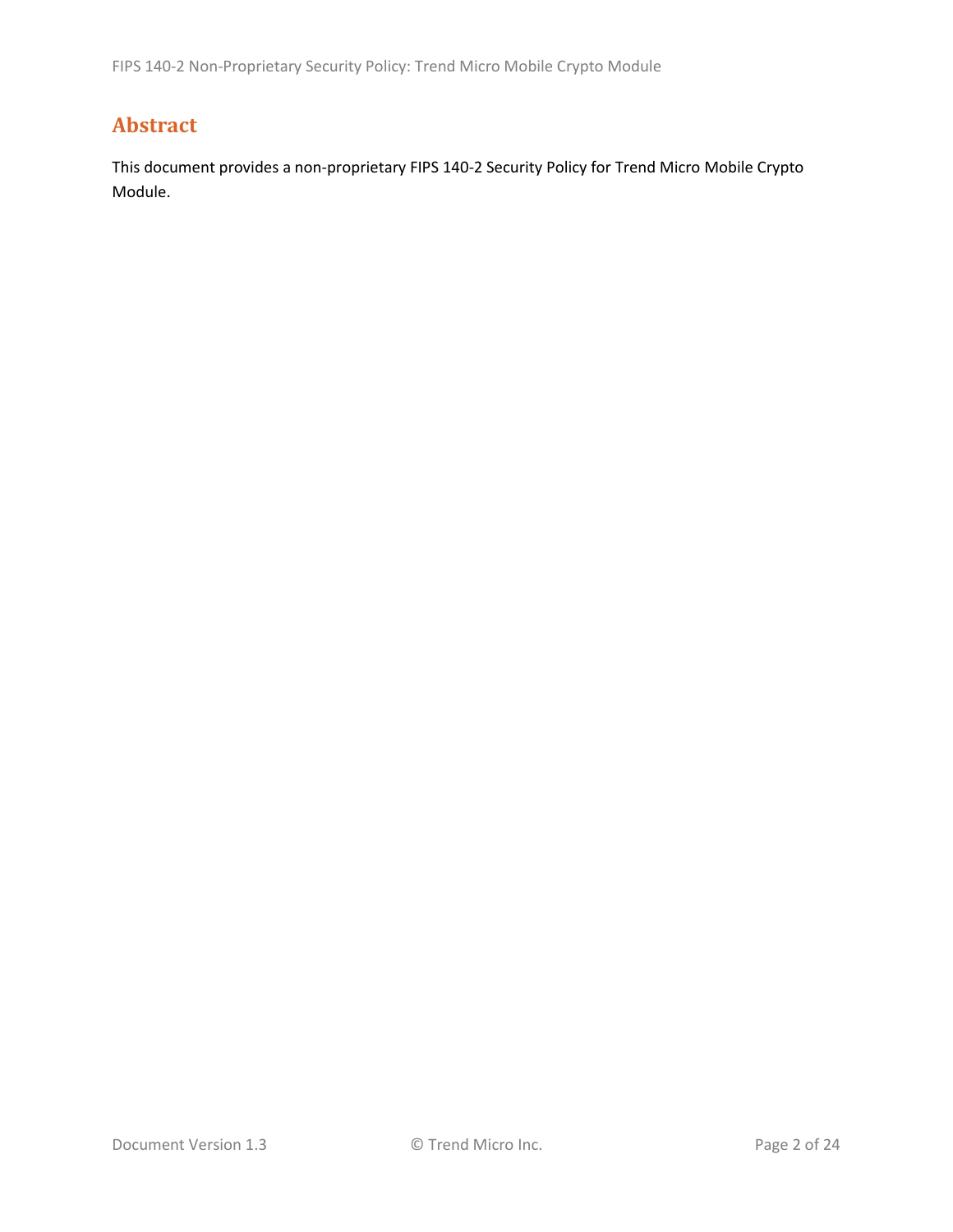# **Table of Contents**

| 1              |                  |                                                                                                 |  |  |  |
|----------------|------------------|-------------------------------------------------------------------------------------------------|--|--|--|
|                | 1.1              |                                                                                                 |  |  |  |
|                | 1.2              |                                                                                                 |  |  |  |
|                | 1.3              |                                                                                                 |  |  |  |
|                | 1.4              |                                                                                                 |  |  |  |
|                | 1.5              |                                                                                                 |  |  |  |
| $\overline{2}$ |                  |                                                                                                 |  |  |  |
|                | 2.1              |                                                                                                 |  |  |  |
|                | 2.1.1            |                                                                                                 |  |  |  |
|                | 2.1.2            |                                                                                                 |  |  |  |
|                | 2.1.3            |                                                                                                 |  |  |  |
|                | $2.2\phantom{0}$ |                                                                                                 |  |  |  |
|                | 2.3              |                                                                                                 |  |  |  |
|                | 2.3.1            |                                                                                                 |  |  |  |
|                | 2.3.2            |                                                                                                 |  |  |  |
|                | 2.4              |                                                                                                 |  |  |  |
|                | 2.5              |                                                                                                 |  |  |  |
|                | 2.6              |                                                                                                 |  |  |  |
|                | 2.6.1            |                                                                                                 |  |  |  |
|                | 2.6.2            | Key/Critical Security Parameter (CSP) Authorized Access and Use by Role and Service/Function 19 |  |  |  |
|                | 2.6.3            |                                                                                                 |  |  |  |
|                | 2.6.4            |                                                                                                 |  |  |  |
|                | 2.7              |                                                                                                 |  |  |  |
|                | 2.7.1            |                                                                                                 |  |  |  |
|                | 2.7.2            |                                                                                                 |  |  |  |
|                | 2.7.3            |                                                                                                 |  |  |  |
|                | 2.8              |                                                                                                 |  |  |  |
| 3              |                  |                                                                                                 |  |  |  |
|                | 3.1              |                                                                                                 |  |  |  |
|                | 3.1.1            |                                                                                                 |  |  |  |
|                | 3.1.2            |                                                                                                 |  |  |  |
|                | 3.2              |                                                                                                 |  |  |  |
|                | 3.2.1            |                                                                                                 |  |  |  |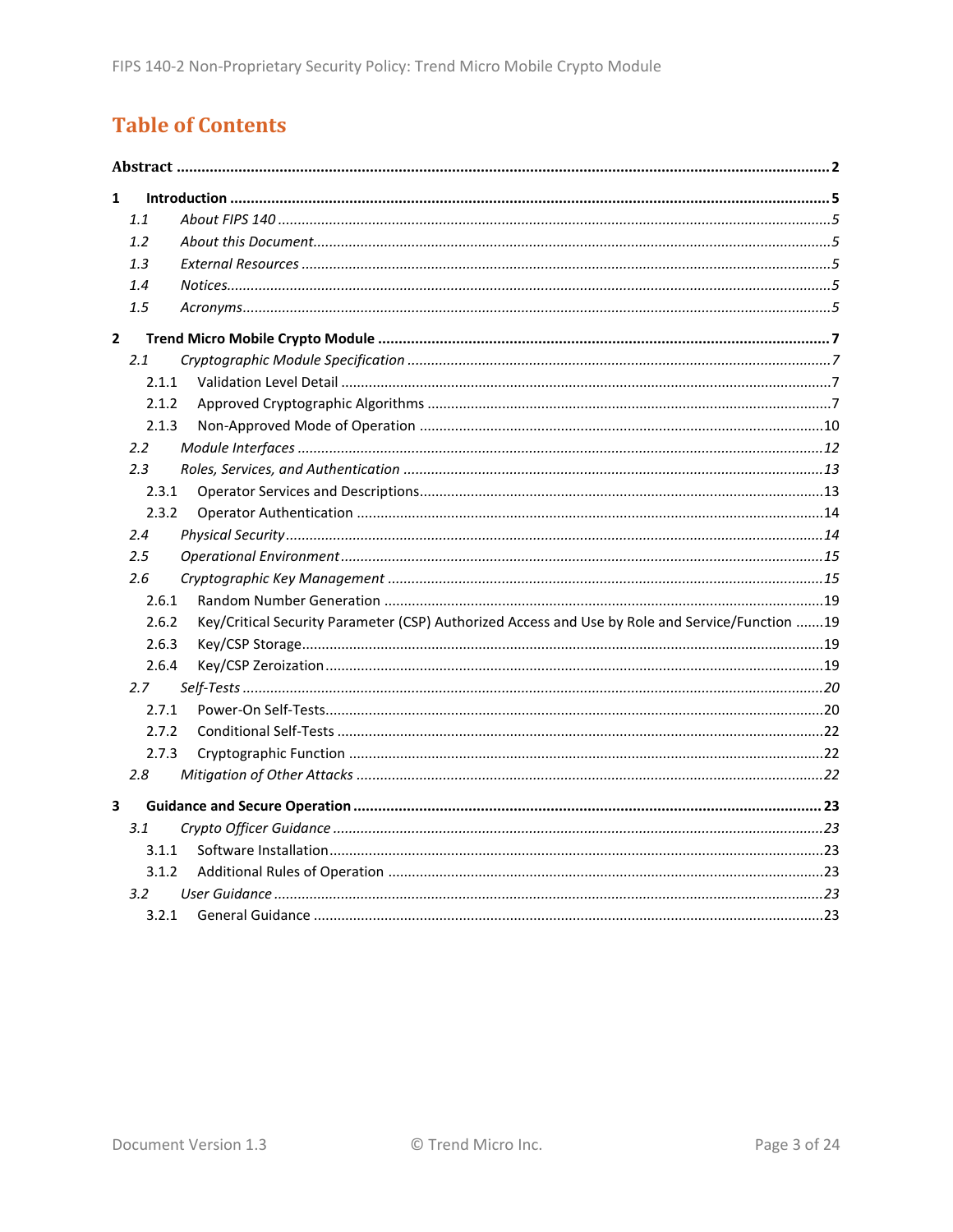# **List of Tables**

# **List of Figures**

|--|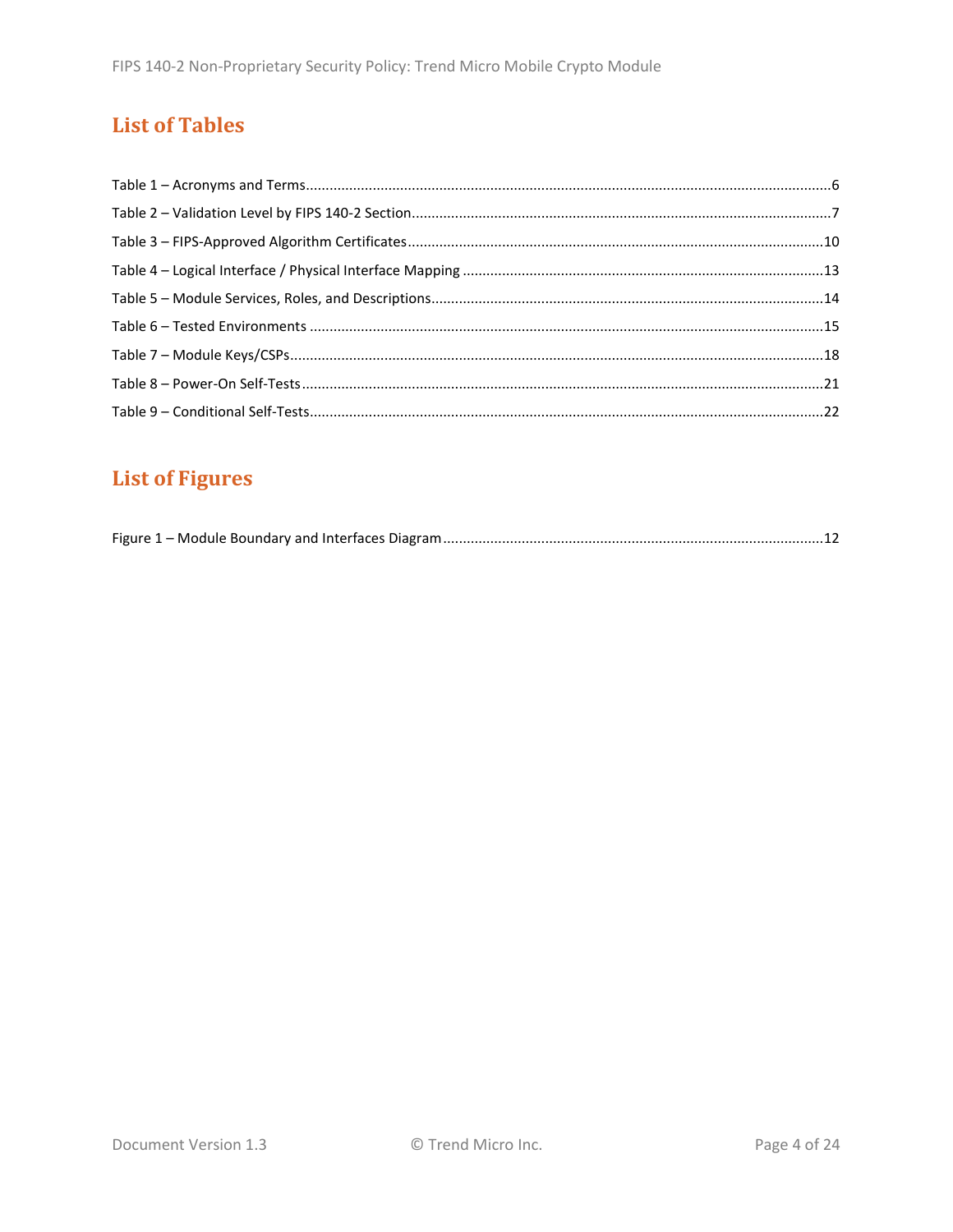# <span id="page-4-0"></span>**1 Introduction**

## <span id="page-4-1"></span>**1.1 About FIPS 140**

Federal Information Processing Standards Publication 140-2 — Security Requirements for Cryptographic Modules specifies requirements for cryptographic modules to be deployed in a Sensitive but Unclassified environment. The National Institute of Standards and Technology (NIST) and Canadian Centre for Cyber Security (CCCS) Cryptographic Module Validation Program (CMVP) run the FIPS 140 program. The NVLAP accredits independent testing labs to perform FIPS 140 testing; the CMVP validates modules meeting FIPS 140 validation. *Validated* is the term given to a module that is documented and tested against the FIPS 140 criteria.

More information is available on the CMVP website at [http://csrc.nist.gov/groups/STM/cmvp/index.html.](http://csrc.nist.gov/groups/STM/cmvp/index.html)

## <span id="page-4-2"></span>**1.2 About this Document**

This non-proprietary Cryptographic Module Security Policy for the Trend Micro Mobile Crypto Module from Trend Micro Inc. (Trend Micro) provides an overview of the product and a high-level description of how it meets the security requirements of FIPS 140-2. This document contains details on the module's cryptographic keys and critical security parameters. This Security Policy concludes with instructions and guidance on running the module in a FIPS 140-2 mode of operation.

Trend Micro Mobile Crypto Module may also be referred to as the "module" in this document.

## <span id="page-4-3"></span>**1.3 External Resources**

The Trend Micro website [\(www.trendmicro.com\)](http://www.trendmicro.com/) contains information on Trend Micro services and products. The Cryptographic Module Validation Program website contains links to the FIPS 140-2 certificate and Trend Micro contact information.

#### <span id="page-4-4"></span>**1.4 Notices**

This document may be freely reproduced and distributed in its entirety without modification.

## <span id="page-4-5"></span>**1.5 Acronyms**

The following table defines acronyms found in this document: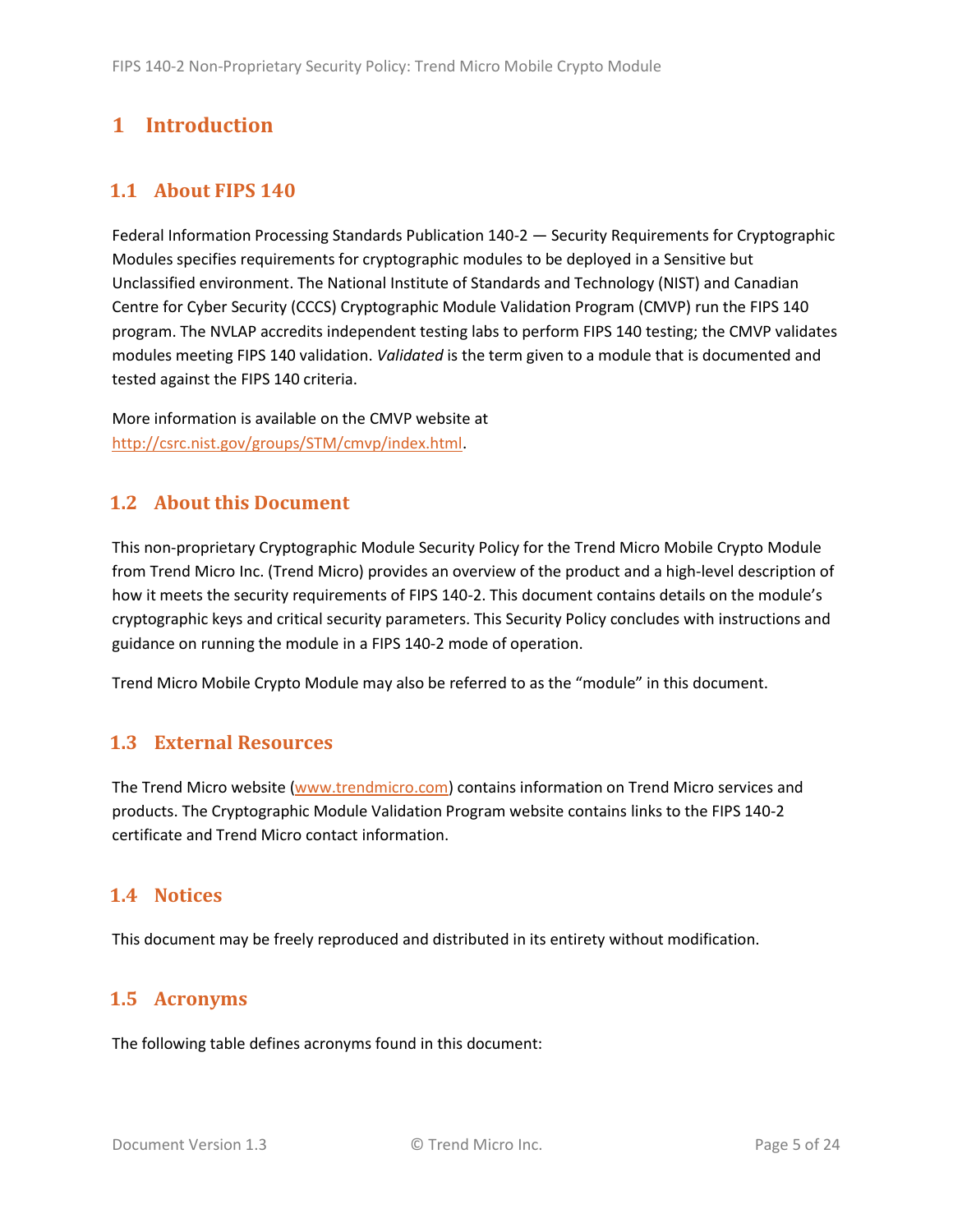| <b>Acronym</b> | <b>Term</b>                                         |  |  |  |
|----------------|-----------------------------------------------------|--|--|--|
| <b>AES</b>     | <b>Advanced Encryption Standard</b>                 |  |  |  |
| <b>ANSI</b>    | American National Standards Institute               |  |  |  |
| <b>API</b>     | <b>Application Programming Interface</b>            |  |  |  |
| BT             | BlueTooth                                           |  |  |  |
| <b>CMVP</b>    | Cryptographic Module Validation Program             |  |  |  |
| CO             | Crypto Officer                                      |  |  |  |
| <b>CCCS</b>    | Canadian Centre for Cyber Security                  |  |  |  |
| <b>CSP</b>     | <b>Critical Security Parameter</b>                  |  |  |  |
| <b>DES</b>     | Data Encryption Standard                            |  |  |  |
| <b>DH</b>      | Diffie-Hellman                                      |  |  |  |
| <b>DRBG</b>    | Deterministic Random Number Generator               |  |  |  |
| <b>DSA</b>     | Digital Signature Algorithm                         |  |  |  |
| EC             | <b>Elliptic Curve</b>                               |  |  |  |
| <b>EMC</b>     | <b>Electromagnetic Compatibility</b>                |  |  |  |
| <b>EMI</b>     | Electromagnetic Interference                        |  |  |  |
| <b>FCC</b>     | <b>Federal Communications Commission</b>            |  |  |  |
| <b>FIPS</b>    | <b>Federal Information Processing Standard</b>      |  |  |  |
| <b>GPD</b>     | <b>General Purpose Device</b>                       |  |  |  |
| GUI            | <b>Graphical User Interface</b>                     |  |  |  |
| <b>HMAC</b>    | (Keyed-) Hash Message Authentication Code           |  |  |  |
| KAT            | <b>Known Answer Test</b>                            |  |  |  |
| <b>MAC</b>     | <b>Message Authentication Code</b>                  |  |  |  |
| <b>MD</b>      | <b>Message Digest</b>                               |  |  |  |
| <b>NVLAP</b>   | National Voluntary Laboratory Accreditation Program |  |  |  |
| <b>NIST</b>    | National Institute of Standards and Technology      |  |  |  |
| <b>OS</b>      | <b>Operating System</b>                             |  |  |  |
| <b>PKCS</b>    | Public-Key Cryptography Standards                   |  |  |  |
| <b>PRNG</b>    | Pseudo Random Number Generator                      |  |  |  |
| <b>PSS</b>     | Probabilistic Signature Scheme                      |  |  |  |
| <b>RF</b>      | Radio Frequency                                     |  |  |  |
| <b>RNG</b>     | Random Number Generator                             |  |  |  |
| <b>RSA</b>     | Rivest, Shamir, and Adleman                         |  |  |  |
| <b>SHA</b>     | Secure Hash Algorithm                               |  |  |  |
| <b>SSL</b>     | Secure Sockets Layer                                |  |  |  |
| Triple-DES     | Triple Data Encryption Algorithm                    |  |  |  |
| <b>TLS</b>     | <b>Transport Layer Security</b>                     |  |  |  |
| <b>USB</b>     | <b>Universal Serial Bus</b>                         |  |  |  |

**Table 1 – Acronyms and Terms**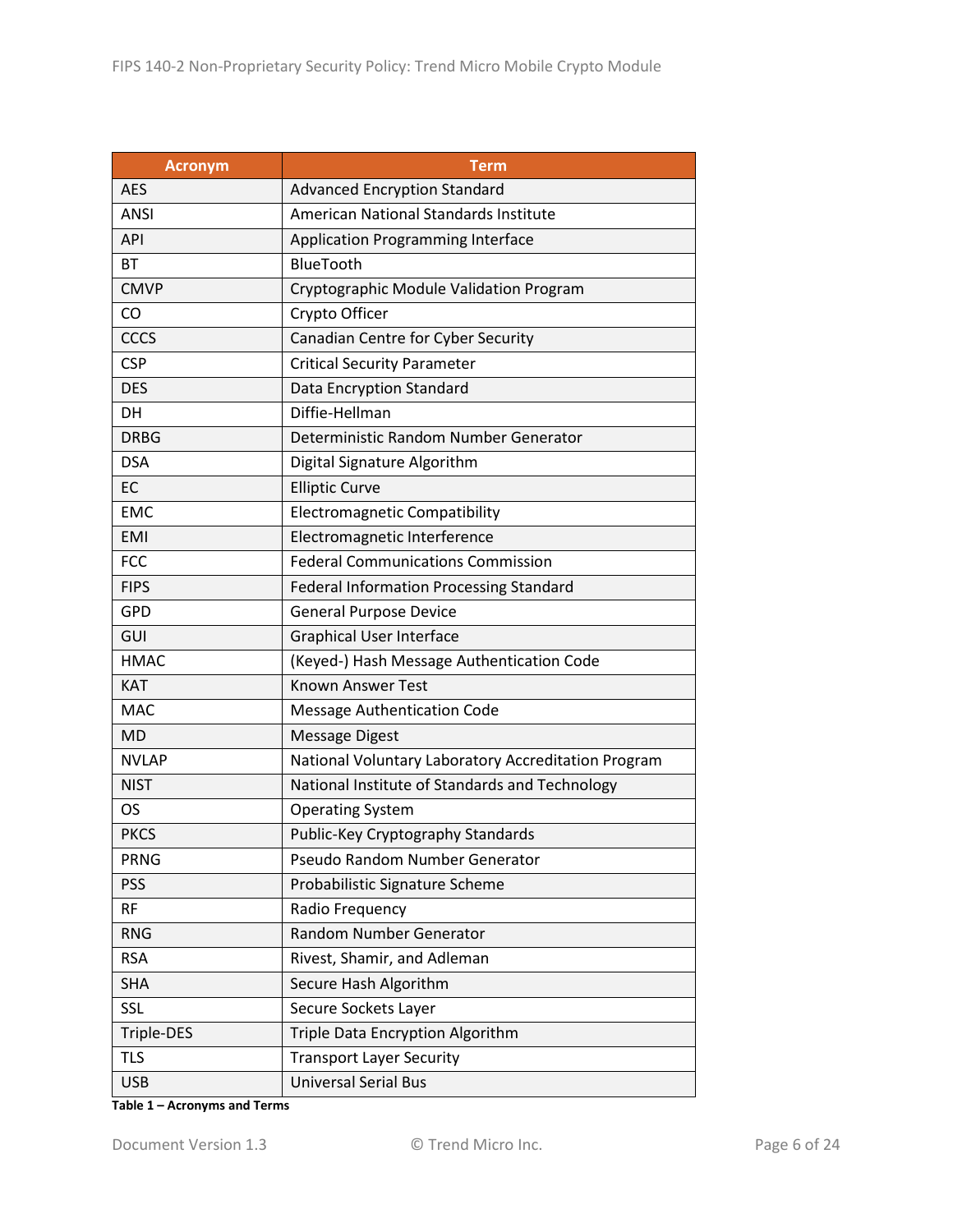# <span id="page-6-0"></span>**2 Trend Micro Mobile Crypto Module**

# <span id="page-6-1"></span>**2.1 Cryptographic Module Specification**

The Trend Micro Mobile Cryptographic Module provides cryptographic functions for Trend Micro Inc.'s mobile applications.

The module's logical cryptographic boundary is the shared library files and their integrity check HMAC files. The module is a multi-chip standalone embodiment installed on a General Purpose Device.

All operations of the module occur via calls from host applications and their respective internal daemons/processes. As such there are no untrusted services calling the services of the module.

The module supports two modes of operation: Approved and non-Approved. The module will be in the FIPS-approved mode when all power up self-tests have completed successfully, and only Approved algorithms are invoked. See *Approved Cryptographic Algorithms* section below for a list of the supported Approved algorithms. The non-Approved mode is entered when a non-Approved algorithm is invoked. See *Non-Approved Algorithms* for a list of non-Approved algorithms.

#### <span id="page-6-2"></span>**2.1.1 Validation Level Detail**

**FIPS 140-2 Section Title Validation Level** Cryptographic Module Specification 1 Cryptographic Module Ports and Interfaces 1 Roles, Services, and Authentication 1 and 1 and 1 and 1 and 1 and 1 and 1 and 1 and 1 and 1 and 1 and 1 and 1 and 1 and 1 and 1 and 1 and 1 and 1 and 1 and 1 and 1 and 1 and 1 and 1 and 1 and 1 and 1 and 1 and 1 and 1 and Finite State Model 2008 2009 12:00:00 12:00:00 12:00:00 12:00:00 12:00:00 12:00:00 12:00:00 12:00:00 12:00:00 1 Physical Security N/A Operational Environment 1 and 1 and 1 and 1 and 1 and 1 and 1 and 1 and 1 and 1 and 1 and 1 and 1 and 1 and 1 and 1 and 1 and 1 and 1 and 1 and 1 and 1 and 1 and 1 and 1 and 1 and 1 and 1 and 1 and 1 and 1 and 1 and 1 and Cryptographic Key Management 1 and 1 and 1 1 and 1 1 and 1 1 and 1 1 and 1 1 and 1 1 and 1 1 and 1 1 and 1 1 and 1 1 and 1 and 1 and 1 and 1 and 1 and 1 and 1 and 1 and 1 and 1 and 1 and 1 and 1 and 1 and 1 and 1 and 1 and Electromagnetic Interference / Electromagnetic Compatibility | 1 Self-Tests 2014 12:00 12:00 12:00 12:00 12:00 12:00 12:00 12:00 12:00 12:00 12:00 12:00 12:00 12:00 12:00 12:00 12:00 12:00 12:00 12:00 12:00 12:00 12:00 12:00 12:00 12:00 12:00 12:00 12:00 12:00 12:00 12:00 12:00 12:00 12 Design Assurance 3 Mitigation of Other Attacks N/A N/A

The following table lists the level of validation for each area in FIPS 140-2:

**Table 2 – Validation Level by FIPS 140-2 Section**

## <span id="page-6-3"></span>**2.1.2 Approved Cryptographic Algorithms**

The module's cryptographic algorithm implementations have received the following certificate numbers from the Cryptographic Algorithm Validation Program: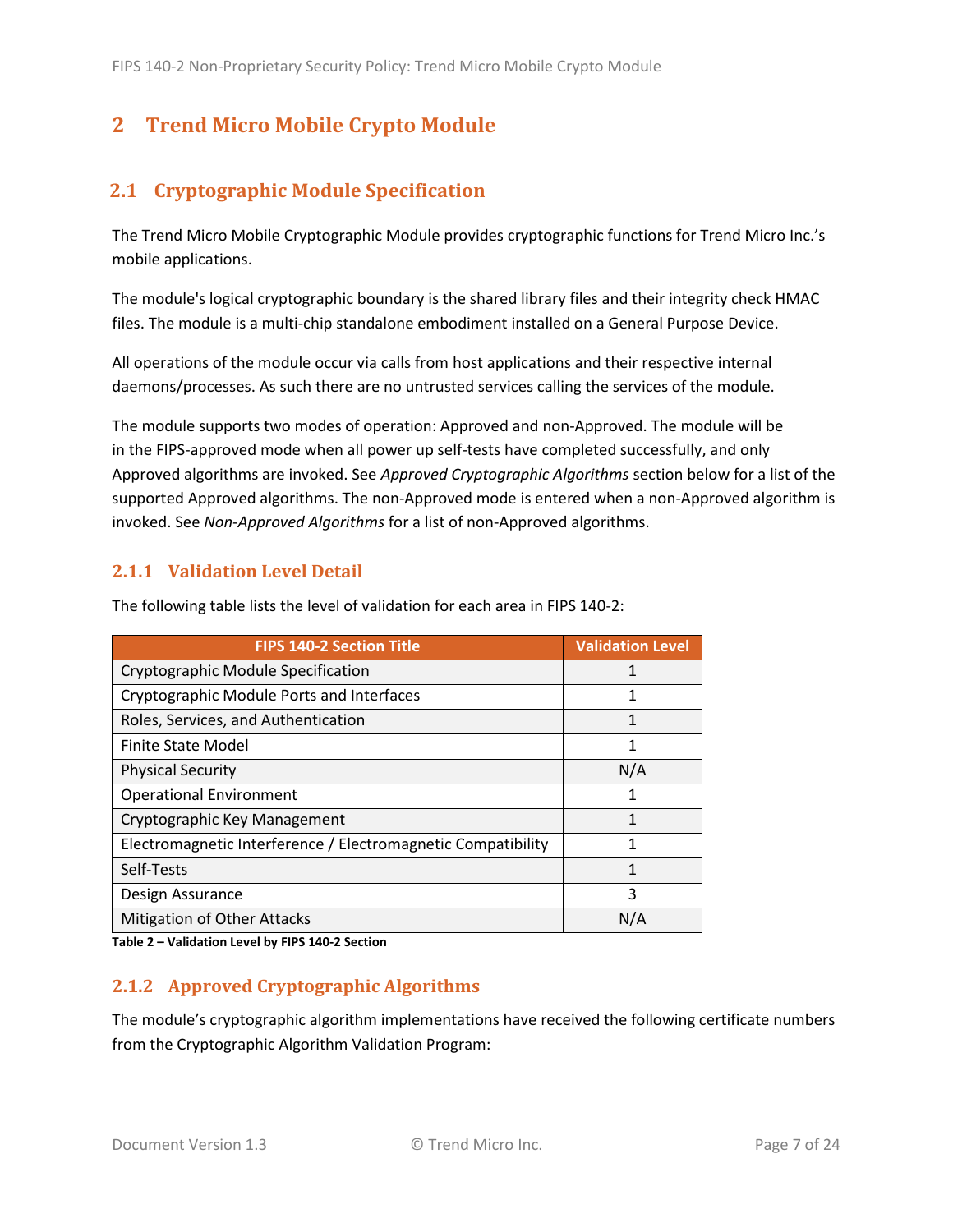|                                                                           | <b>CAVP</b>            | <b>CAVP</b>            |
|---------------------------------------------------------------------------|------------------------|------------------------|
| <b>Algorithm</b>                                                          | <b>Certificate for</b> | <b>Certificate for</b> |
|                                                                           | iOS                    | <b>Android</b>         |
| <b>AES</b>                                                                | 2126                   | 2125                   |
| ECB (e/d; 128, 192, 256)                                                  |                        |                        |
| CBC (e/d; 128, 192, 256)                                                  |                        |                        |
| CFB1 (e/d; 128, 192, 256)<br>CFB8 (e/d; 128, 192, 256)                    |                        |                        |
| OFB (e/d; 128, 192, 256)                                                  |                        |                        |
| CTR (ext only; 128, 192, 256)                                             |                        |                        |
|                                                                           |                        |                        |
| CCM (KS: 128, 192, 256)                                                   |                        |                        |
| CMAC (Generation/Verification) (KS: 128, 192, 256)                        |                        |                        |
|                                                                           |                        |                        |
| <b>GCM</b> (KS: AES_128(e/d), AES_192(e/d), AES_256(e/d))                 |                        |                        |
| HMAC-SHA-1, HMAC-SHA-224, HMAC-SHA-256, HMAC-SHA-384, HMAC-               | 1297                   | 1296                   |
| <b>SHA-512</b>                                                            |                        |                        |
| <b>DSA</b>                                                                | 667                    | 666                    |
| FIPS 186-4                                                                |                        |                        |
| PQG Gen: 2048 & 3072 (using SHA-2)                                        |                        |                        |
| PQG Ver: 1024, 2048 & 3072 (using SHA-1 and SHA-2)                        |                        |                        |
| Key Pair: 2048-bit & 3072-bit                                             |                        |                        |
| Sig Gen: 2048-bit & 3072-bit (using SHA-2)                                |                        |                        |
| Sig Ver: 1024-bit, 2048-bit & 3072-bit (using SHA-1 and SHA-2)            |                        |                        |
| <b>ECDSA</b>                                                              | 320                    | 319                    |
| FIPS 186-4                                                                |                        |                        |
| Key Pair Generation: Curves (P-224, P-256, P-384, P-521, K-233, K-283,    |                        |                        |
| K-409, K-571, B-233, B-283, B-409 & B-571)                                |                        |                        |
| PKV: Curves All P, K & B                                                  |                        |                        |
| Sig Gen: (P-224, P-256, P-384, P-521, K-233, K-283, K-409, K-571, B-233,  |                        |                        |
| B-283, B-409 & B-571) (using SHA-2)                                       |                        |                        |
| Sig Ver: Curves P-192, P224, P-256, P-384, P-521, K-163, K-233, K-283, K- |                        |                        |
| 409, K-571, B-163, B-233, B-283, B-409 & B-571 (using SHA-1 and SHA-2)    |                        |                        |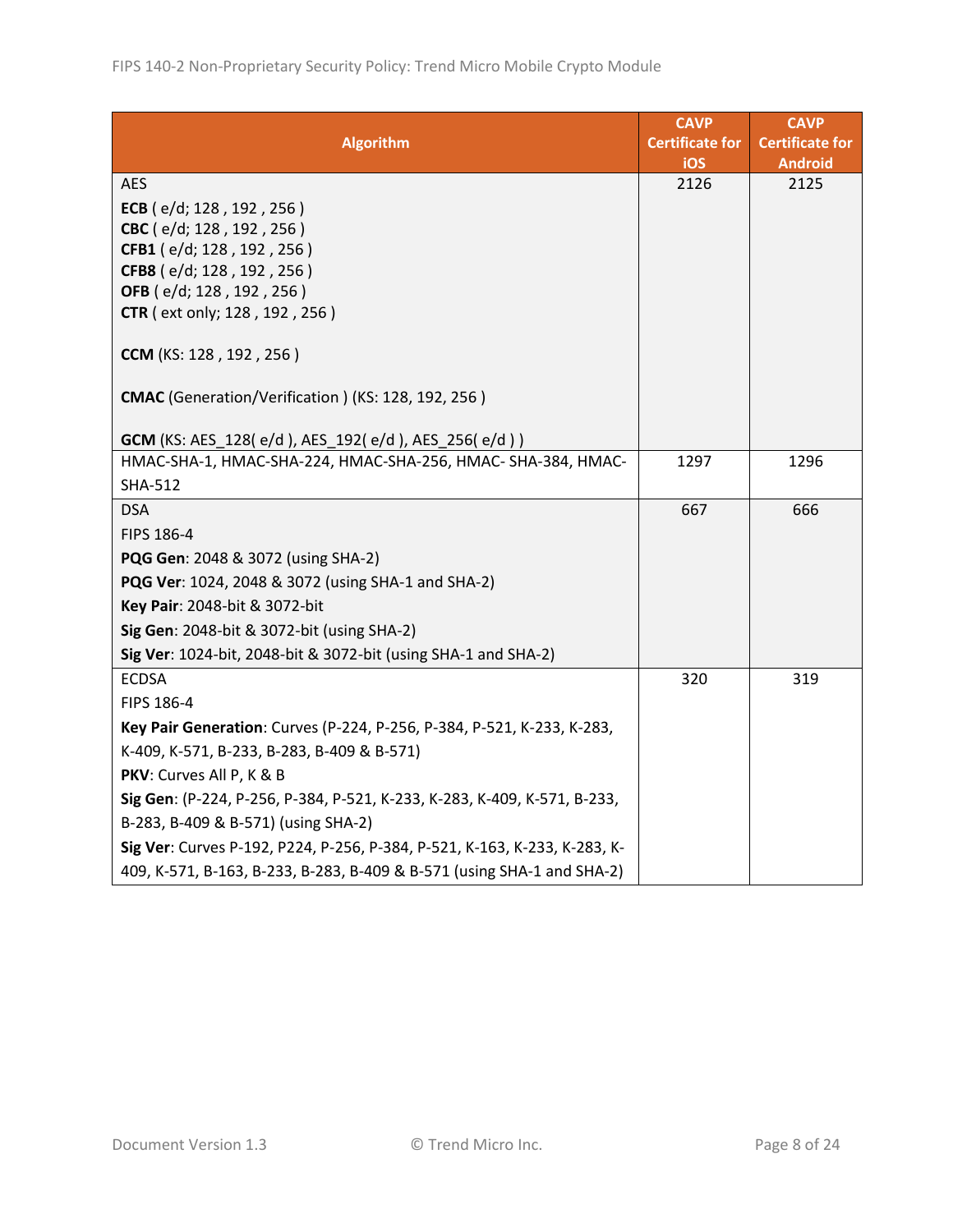|                                                                          | <b>CAVP</b>            | <b>CAVP</b>            |
|--------------------------------------------------------------------------|------------------------|------------------------|
| <b>Algorithm</b>                                                         | <b>Certificate for</b> | <b>Certificate for</b> |
|                                                                          | iOS                    | <b>Android</b>         |
| RSA (X9.31, PKCS #1.5, PSS)                                              | 1095                   | 1094                   |
| FIPS 186-2                                                               |                        |                        |
| <b>ANSIX9.31</b>                                                         |                        |                        |
| Sig Gen: 4096 bit (using SHA-2)                                          |                        |                        |
| Sig Ver: 1024-bit, 1536-bit, 2048-bit, 3072-bit, 4096-bit (any SHA size) |                        |                        |
| <b>PKCS1 V15</b>                                                         |                        |                        |
| Sig Gen: 4096-bit (using SHA-2)                                          |                        |                        |
| Sig Ver: 1024-bit, 1536-bit, 2048-bit, 3072-bit, 4096-bit (any SHA size) |                        |                        |
| <b>PSS</b>                                                               |                        |                        |
| Sig Gen: 4096-bit (using SHA-2)                                          |                        |                        |
|                                                                          |                        |                        |
| Sig Ver: 1024-bit, 1536-bit, 2048-bit, 3072-bit, 4096-bit (any SHA size) |                        |                        |
| FIPS 186-4                                                               |                        |                        |
| <b>ANSIX9.31</b>                                                         |                        |                        |
| Sig Gen: 2048-bit & 3072-bit (using SHA-2)                               |                        |                        |
| Sig Ver: 1024-bit, 2048-bit & 3072-bit (any SHA size)                    |                        |                        |
|                                                                          |                        |                        |
| <b>PKCS1 V15</b>                                                         |                        |                        |
| Sig Gen: 2048-bit & 3072-bit (using SHA-2)                               |                        |                        |
| Sig Ver: 1024-bit, 2048-bit & 3072-bit (any SHA size)                    |                        |                        |
|                                                                          |                        |                        |
| <b>PSS</b>                                                               |                        |                        |
| Sig Gen: 2048-bit & 3072-bit (using SHA-2)                               |                        |                        |
| Sig Ver: 1024-bit, 2048-bit & 3072-bit (any SHA size)                    |                        |                        |
| SHA-1, SHA-224, SHA-256, SHA-384, SHA-512                                | 1850                   | 1849                   |
| Triple-DES                                                               | 1352                   | 1351                   |
| TECB(KO1e/d, KO2d only)                                                  |                        |                        |
| TCBC(KO1e/d, KO2donly)                                                   |                        |                        |
| TCFB1(KO1e/d, KO2d only)                                                 |                        |                        |
| TCFB8(KO1e/d, KO2donly)                                                  |                        |                        |
| TCFB64(KO1e/d, KO2d only)                                                |                        |                        |
| TOFB(KO 1 e/d, KO 2 d only)                                              |                        |                        |
| CMAC(KS: 3-Key; Generation/Verification; Block Size(s): Full / Partial)  |                        |                        |
| SP 800-90A Rev.1 DRBG (Hash_DRBG, HMAC_DRBG, CTR_DRBG <sup>1</sup> )     | 234                    | 233                    |
| <b>CKG</b>                                                               | Vendor Affirmed        |                        |

<sup>1</sup> Note that AES-128 cannot be used in FIPS mode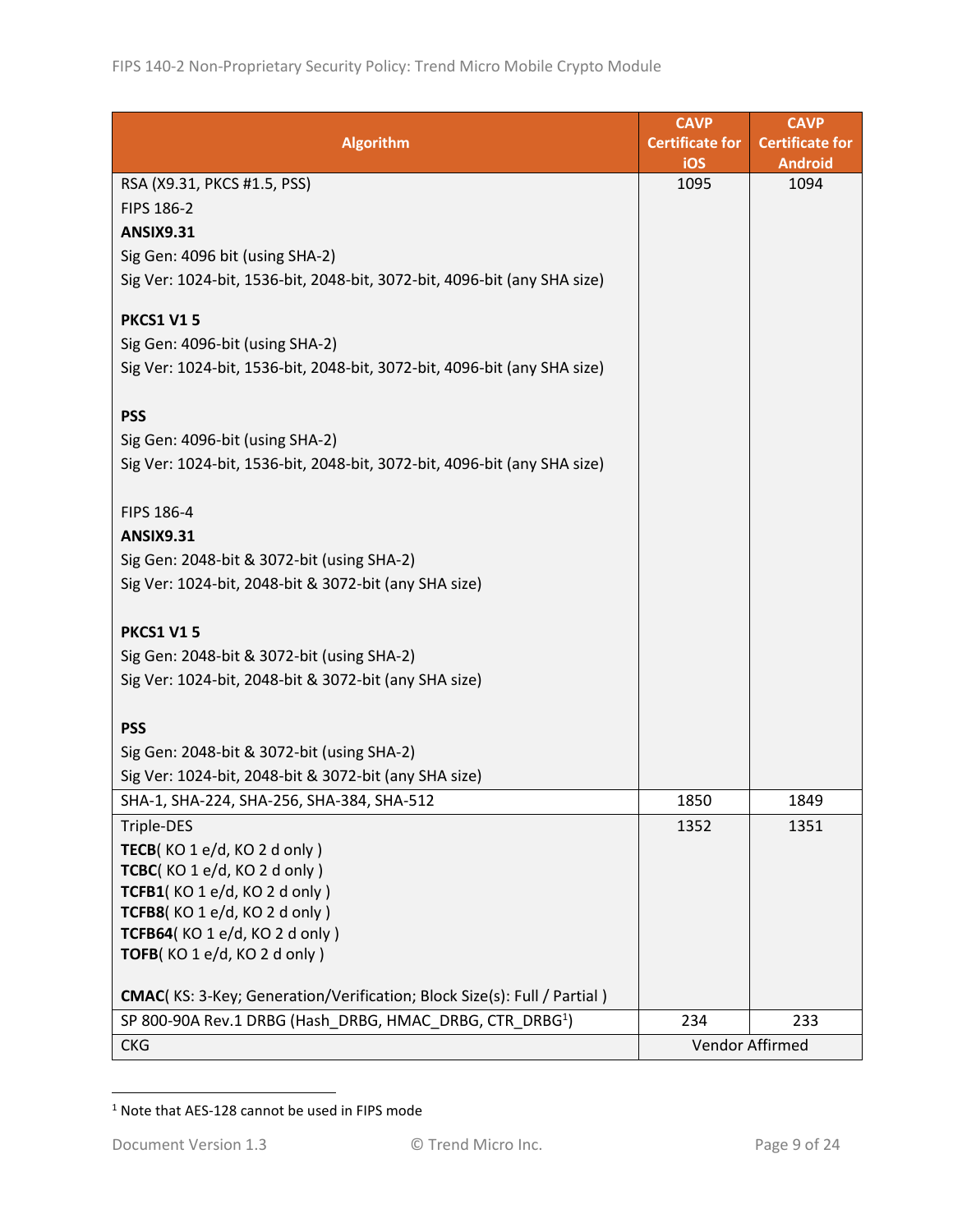#### **Table 3 – FIPS-Approved Algorithm Certificates**

#### <span id="page-9-0"></span>**2.1.3 Non-Approved Mode of Operation**

The module supports a non-approved mode of operation. The algorithms listed in this section are not to be used by the operator in the FIPS Approved mode of operation.

The following algorithms shall not be used:

- AES XTS (  $(KS: XTS_128$   $( e/d)$   $(f/p)$  )  $KS: XTS_256$   $( e/d)$   $(f/p)$  )
- EC Diffie-Hellman
- RSA (key wrapping; key establishment methodology provides up to 256 bits of encryption strength)
- GMAC

The following algorithms are disallowed as of January 1, 2016 per the NIST SP 800-131A algorithm transitions:

- Random Number Generator Based on ANSI X9.31 Appendix A.2.4
- Two-Key Triple DES Encryption
- Dual EC DRBG

The following algorithms are disallowed as of January 1, 2014 per the NIST SP 800-131A algorithm transitions:

• FIPS 186-4 DSA PQG Gen 1024-bit (any SHA size), 2048-bit & 3072-bit using SHA-1 Key Gen 1024-bit (any SHA size), 2048-bit & 3072-bit using SHA-1 Sig Gen 1024-bit (any SHA size), 2048-bit & 3072-bit using SHA-1 • FIPS 186-2 DSA PQG Gen 1024-bit (any SHA size) PQG Ver 1024-bit Key Gen 1024-bit Sig Gen 1024-bit (any SHA size), 2048-bit & 3072-bit using SHA-1 • FIPS 186-2 RSA **ANSIX9.31** Key Gen 1024 & 1536 **ANSIX9.31** Sig Gen 1024 & 1536 (any SHA size); 2048, 3072 using SHA-1 **PKCSI V1 5** Sig Gen 1024 & 1536 (any SHA size) 2048, 3072 using SHA-1 **PSS**  Sig Gen 1024 & 1536 (any SHA size) 2048, 3072 using SHA-1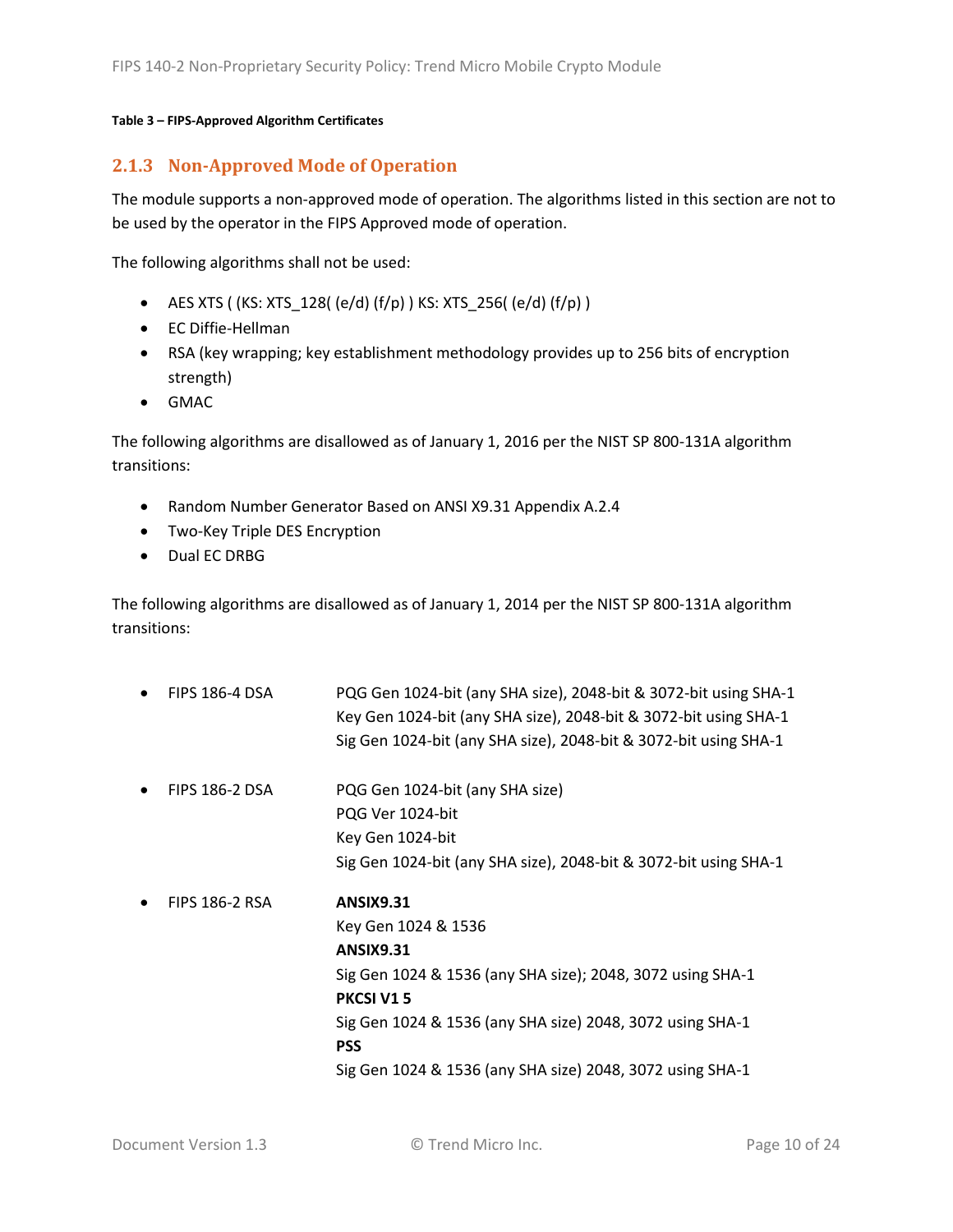• FIPS 186-4 RSA **ANSIX9.31**  Sig Gen 1024 using SHA-1 **PKCSI V1 5** Sig Gen 1024 using SHA-1 **PSS** Sig Gen 1024 using SHA-1 • FIPS 186-2 ECDSA **Key Pair Generation: Curves** P-192, K-163 & B-163 **PKV**: Curves All P, K & B **Sig Gen Curves** All P, K & B **Sig Ver**: Curves All P, K & B • FIPS 186-4 ECDSA **Key Pair Generation: Curves** P-192, K-163 & B-163 **Sig Gen Curves** P-224, P-256, P-384, P-521, K-233, K-283, K-409, K-571, B-233, B-283, B-409 & B-571 (using SHA-1) P-192, K-163 & B-163 (any SHA size) • CVL (ECC CDH KAS)

The following algorithms are disallowed as of September 1, 2020 per the FIPS 186-2 transitions:

- FIPS 186-2 RSA (X9.31, PKCS #1.5, PSS)
	- o **ANSIX9.31**
		- Key Gen: 2048-bit, 3072-bit & 4096-bit
		- Sig Gen: 2048-bit, 3072-bit (any SHA size)
		- Sig Gen: 4096-bit using SHA-1
	- o **PKCS1 V1 5**
		- Sig Gen: 2048-bit, 3072-bit (any SHA size)
		- Sig Gen: 4096-bit using SHA-1
	- o **PSS**
		- Sig Gen: 2048-bit, 3072-bit (any SHA size)
		- Sig Gen: 4096-bit using SHA-1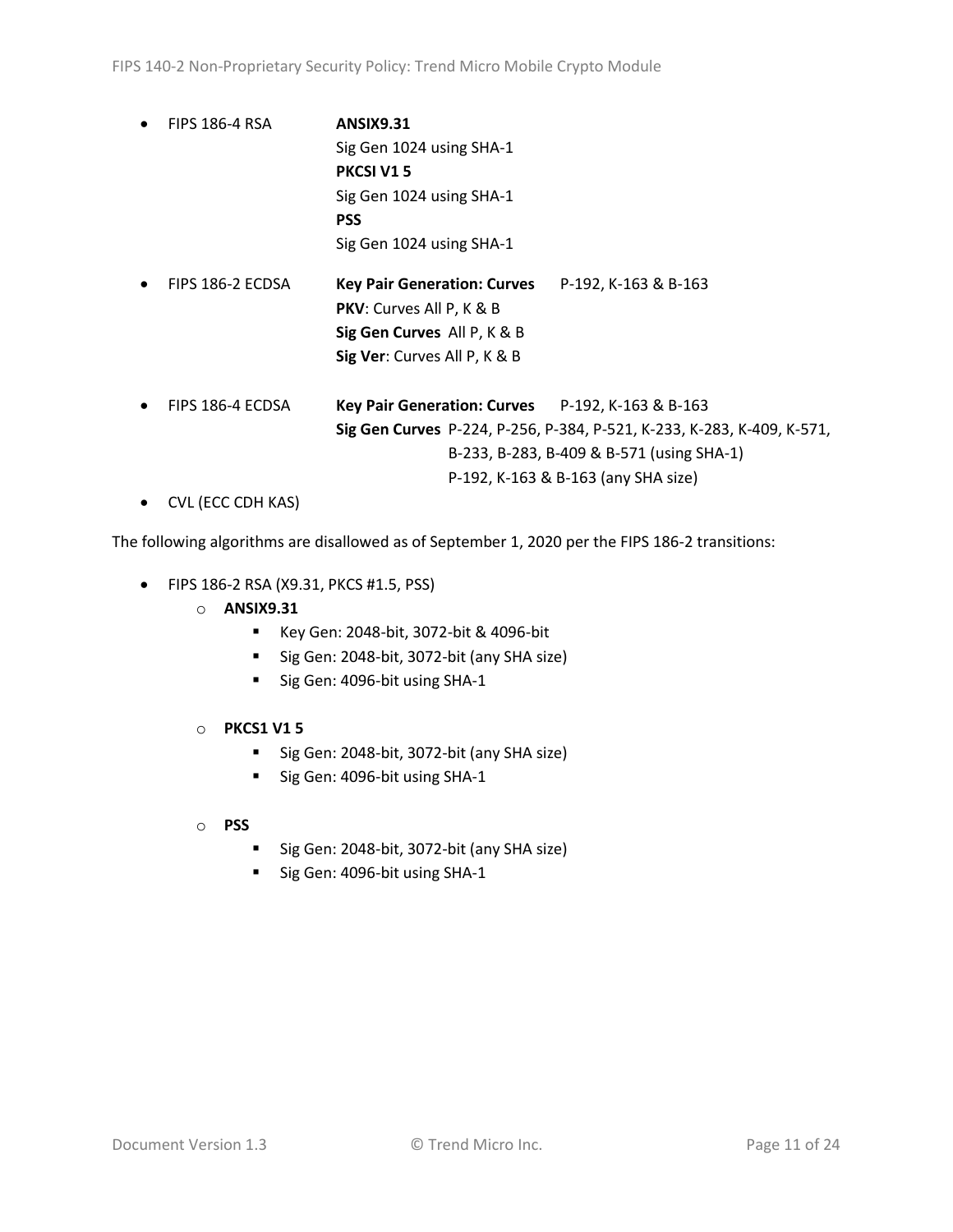FIPS 140-2 Non-Proprietary Security Policy: Trend Micro Mobile Crypto Module

## <span id="page-11-0"></span>**2.2 Module Interfaces**



The figure below shows the module's physical and logical block diagram:

<span id="page-11-1"></span>

The interfaces (ports) for the physical boundary include the Data/power port, WIFI / BT Transceiver, RF Transceiver, and LCD. When operational, the module does not transmit any information across these physical ports because it is a software cryptographic module. Therefore, the module's interfaces are purely logical and are provided through the Application Programming Interface (API) that a calling daemon can operate. The logical interfaces expose services that applications directly call, and the API provides functions that may be called by a referencing application (see Sectio[n 2.3](#page-12-0) – [Roles, Services, and](#page-12-0)  [Authentication](#page-12-0) for the list of available functions). The module distinguishes between logical interfaces by logically separating the information according to the defined API.

The API provided by the module is mapped onto the FIPS 140- 2 logical interfaces: data input, data output, control input, and status output. Each of the FIPS 140- 2 logical interfaces relates to the module's callable interface, as follows: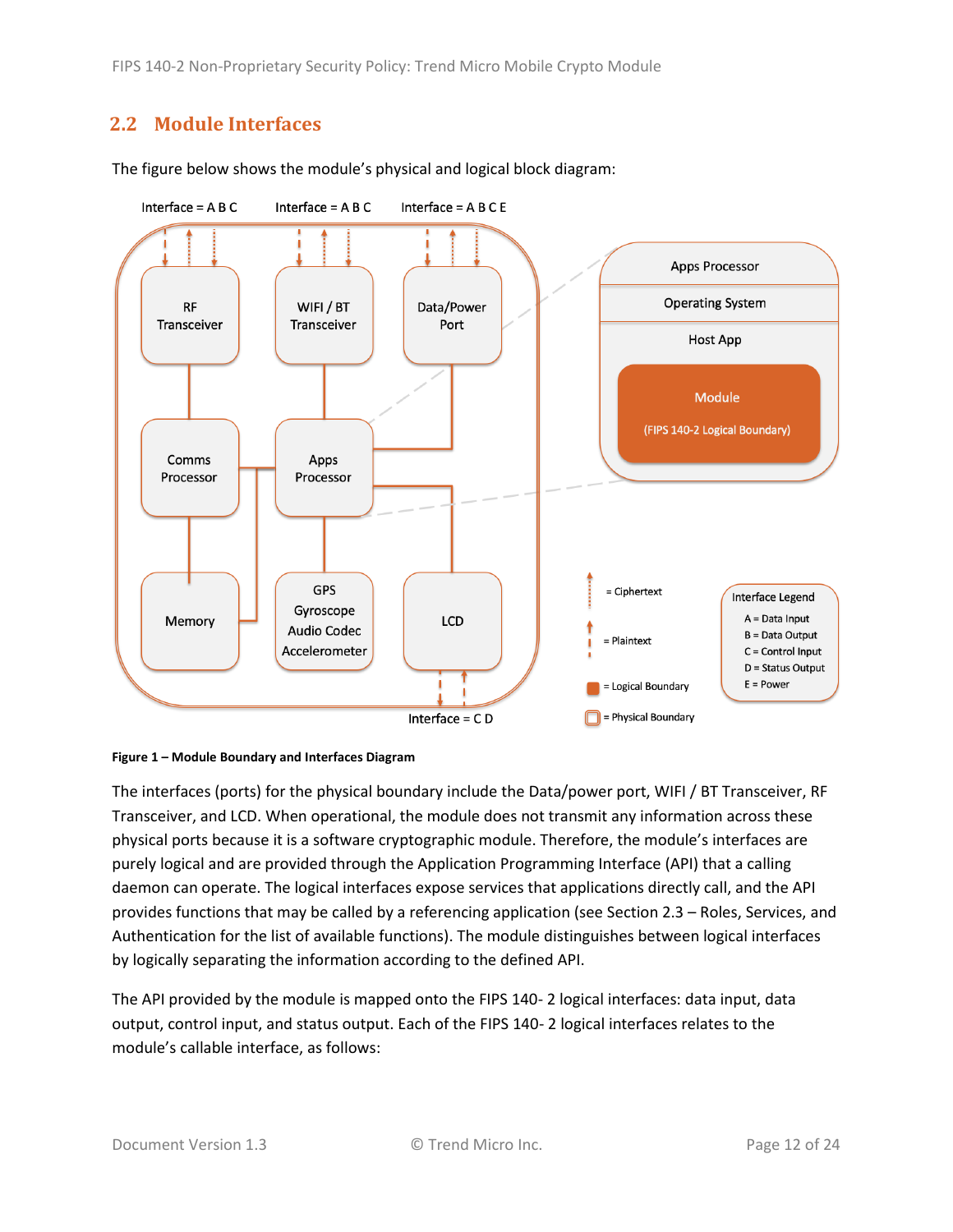| FIPS 140-2 Interface | <b>Logical Interface</b>          | <b>Module Physical Interface</b> |
|----------------------|-----------------------------------|----------------------------------|
| Data Input           | Input parameters of API function  | Data/power port                  |
|                      | calls                             | WIFI / BT Transceiver            |
|                      |                                   | <b>RF Transceiver</b>            |
| Data Output          | Output parameters of API function | Data/power port                  |
|                      | calls                             | WIFI / BT Transceiver            |
|                      |                                   | <b>RF Transceiver</b>            |
| Control Input        | <b>API function calls</b>         | Data/power port                  |
|                      |                                   | WIFI / BT Transceiver            |
|                      |                                   | <b>RF Transceiver</b>            |
|                      |                                   | <b>LCD</b>                       |
| <b>Status Output</b> | For FIPS mode, function calls     | <b>LCD</b>                       |
|                      | returning status information and  |                                  |
|                      | return codes provided by API      |                                  |
|                      | function calls.                   |                                  |
| Power                | <b>None</b>                       | Data/power port                  |

**Table 4 – Logical Interface / Physical Interface Mapping**

As shown in Figure 1 – [Module Boundary and Interfaces Diagram](#page-11-1) and Table 5 – Module [Services, Roles,](#page-13-2) [and Descriptions,](#page-13-2) the output data path is provided by the data interfaces and is logically disconnected from processes performing key generation or zeroization. No key information will be output through the data output interface when the module zeroizes keys.

## <span id="page-12-0"></span>**2.3 Roles, Services, and Authentication**

The module supports a Crypto Officer and a User role. The module does not support a Maintenance role. The User and Crypto-Officer roles are implicitly assumed by the entity accessing services implemented by the Module.

#### <span id="page-12-1"></span>**2.3.1 Operator Services and Descriptions**

The module supports services that are available to users in the various roles. All of the services are described in detail in the module's user documentation. The following table shows the services available to the various roles and the access to cryptographic keys and CSPs resulting from services:

| <b>Service</b> | <b>Roles</b>   | <b>CSP / Algorithm</b>                  | <b>Permission</b>  |
|----------------|----------------|-----------------------------------------|--------------------|
| Module         | Crypto Officer | None                                    | CO:                |
| initialization |                |                                         | execute            |
| Symmetric      | User           | AES Key, Triple-DES Key                 | User:              |
| encryption/de  |                |                                         | read/write/execute |
| cryption       |                |                                         |                    |
| Digital        | User           | RSA Private Key, DSA Private Key, ECDSA | User:              |
| signature      |                | Private Key                             | read/write/execute |
| generation     |                |                                         |                    |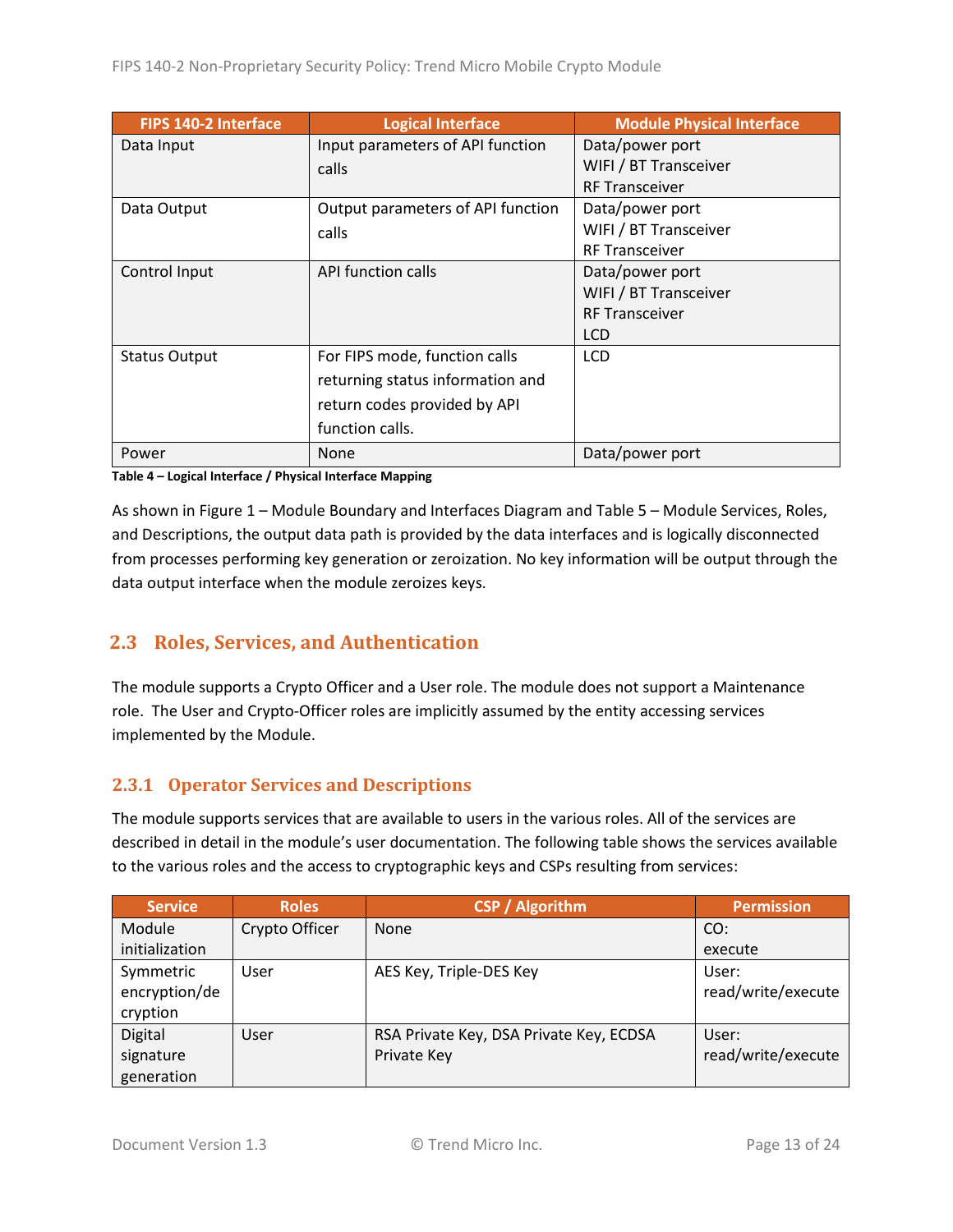| <b>Service</b> | <b>Roles</b>   | <b>CSP / Algorithm</b>                 | <b>Permission</b>  |
|----------------|----------------|----------------------------------------|--------------------|
| Digital        | User           | RSA Public Key, DSA Public Key, ECDSA  | User:              |
| Signature      |                | Public Key                             | read/write/execute |
| verification   |                |                                        |                    |
| Symmetric key  | User           | AES Key, Triple-DES Key                | User:              |
| generation     |                |                                        | read/write/execute |
| Asymmetric     | User           | DSA Private Key, ECDSA Private Key     | User:              |
| key            |                |                                        | read/write/execute |
| generation     |                |                                        |                    |
| Keyed Hash     | User           | <b>HMAC Key</b>                        | User:              |
| (HMAC)         |                | HMAC SHA-1, HMAC SHA-224, HMAC SHA-    | read/write/execute |
|                |                | 256, HMAC SHA-384, HMAC SHA-512        |                    |
| Message        | User           | SHA-1, SHA-224, SHA-256, SHA-384, SHA- | User:              |
| digest (SHS)   |                | 512                                    | read/write/execute |
| Random         | User           | DRBG Internal State, DRBG Entropy      | User:              |
| number         |                |                                        | read/write/execute |
| generation     |                |                                        |                    |
| Show status    | Crypto Officer | None                                   | User and CO:       |
|                | User           |                                        | execute            |
| Self test      | User           | None                                   | User:              |
|                |                |                                        | read/execute       |
| Zeroize        | Crypto Officer | All CSPs                               | CO:                |
|                | User           |                                        | read/write/execute |
|                |                |                                        |                    |

#### <span id="page-13-2"></span>**Table 5 – Module Services, Roles, and Descriptions**

The operator is required to review the sections *Approved Cryptographic Algorithms*, *Non-Approved Cryptographic Algorithms*, and *Guidance and Secure Operation* to ensure only approved algorithms are used.

#### <span id="page-13-0"></span>**2.3.2 Operator Authentication**

As required by FIPS 140-2, there are two roles (a Crypto Officer role and User role) in the module that operators may assume. As allowed by Level 1, the module does not support authentication to access services. As such, there are no applicable authentication policies. Access control policies are implicitly defined by the services available to the roles as specified in Table 5 – Module [Services, Roles,](#page-13-2) and [Descriptions.](#page-13-2)

# <span id="page-13-1"></span>**2.4 Physical Security**

This section of requirements does not apply to this module. The module is a software-only module and does not implement any physical security mechanisms.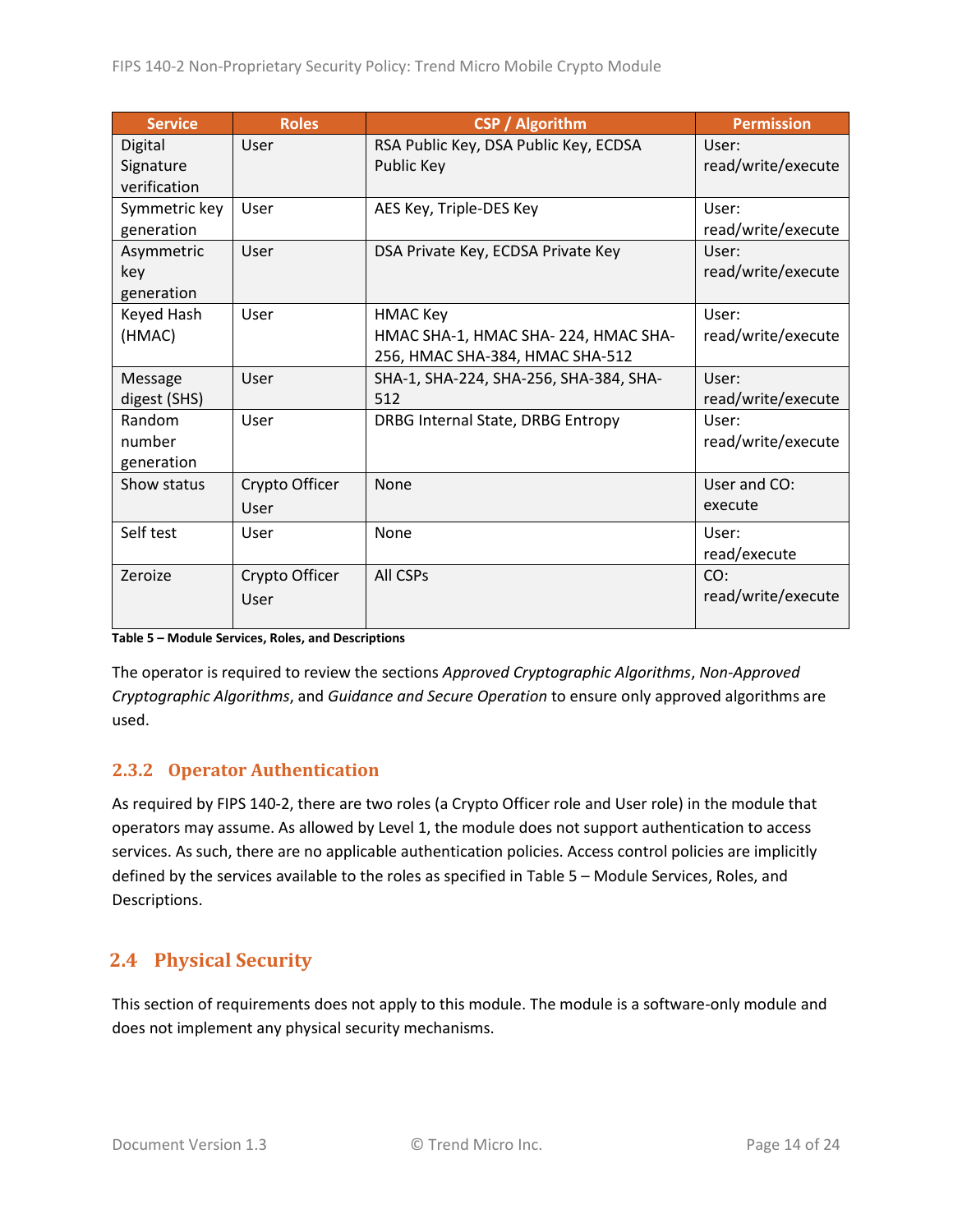## <span id="page-14-0"></span>**2.5 Operational Environment**

The module operates on a general purpose device (GPD) running a general purpose operating system (GPOS). For FIPS purposes, the module is running on this operating system in single user mode and does not require any additional configuration to meet the FIPS requirements.

The module was tested on the following platforms:

| <b>Platform</b> | <b>Operating System</b> | CPU(s)        |  |
|-----------------|-------------------------|---------------|--|
| iPad 3          | IOS 5.1, 6, 7           | ARM A5X       |  |
| Galaxy Nexus    | Android 4.0             | ARM Cortex-A9 |  |

#### **Table 6 – Tested Environments**

FIPS 140-2 validation compliance is maintained for other compatible operating systems (in single user mode) where the module source code is unmodified, and the requirements outlined in NIST IG G.5 are met. No claim can be made as to the correct operation of the module or the security strengths of the generated keys when ported to an operational environment that is not listed on the validation certificate.

The module, when compiled from the same unmodified source code, is vendor-affirmed to be FIPS 140- 2 compliant when running on the following supported operating systems for which operational testing and algorithm testing were not performed:

- iOS 8 on iPad and iPhone
- iOS 9 on iPad and iPhone
- Android 4.1, 4.2, 4.3 (Jelly Bean) on Galaxy Nexus
- Android 4.4 (KitKat) on Galaxy Nexus
- Android 5.0, 5.1 (Lollipop) on Galaxy Nexus
- Android 6.0 (Marshmallow) on Galaxy Nexus

The GPD(s) used during testing met Federal Communications Commission (FCC) FCC Electromagnetic Interference (EMI) and Electromagnetic Compatibility (EMC) requirements for business use as defined by 47 Code of Federal Regulations, Part15, Subpart B. FIPS 140-2 validation compliance is maintained when the module is operated on other versions of the GPOS running in single user mode, assuming that the requirements outlined in NIST IG G.5 are met.

## <span id="page-14-1"></span>**2.6 Cryptographic Key Management**

The table below provides a complete list of Critical Security Parameters used within the module: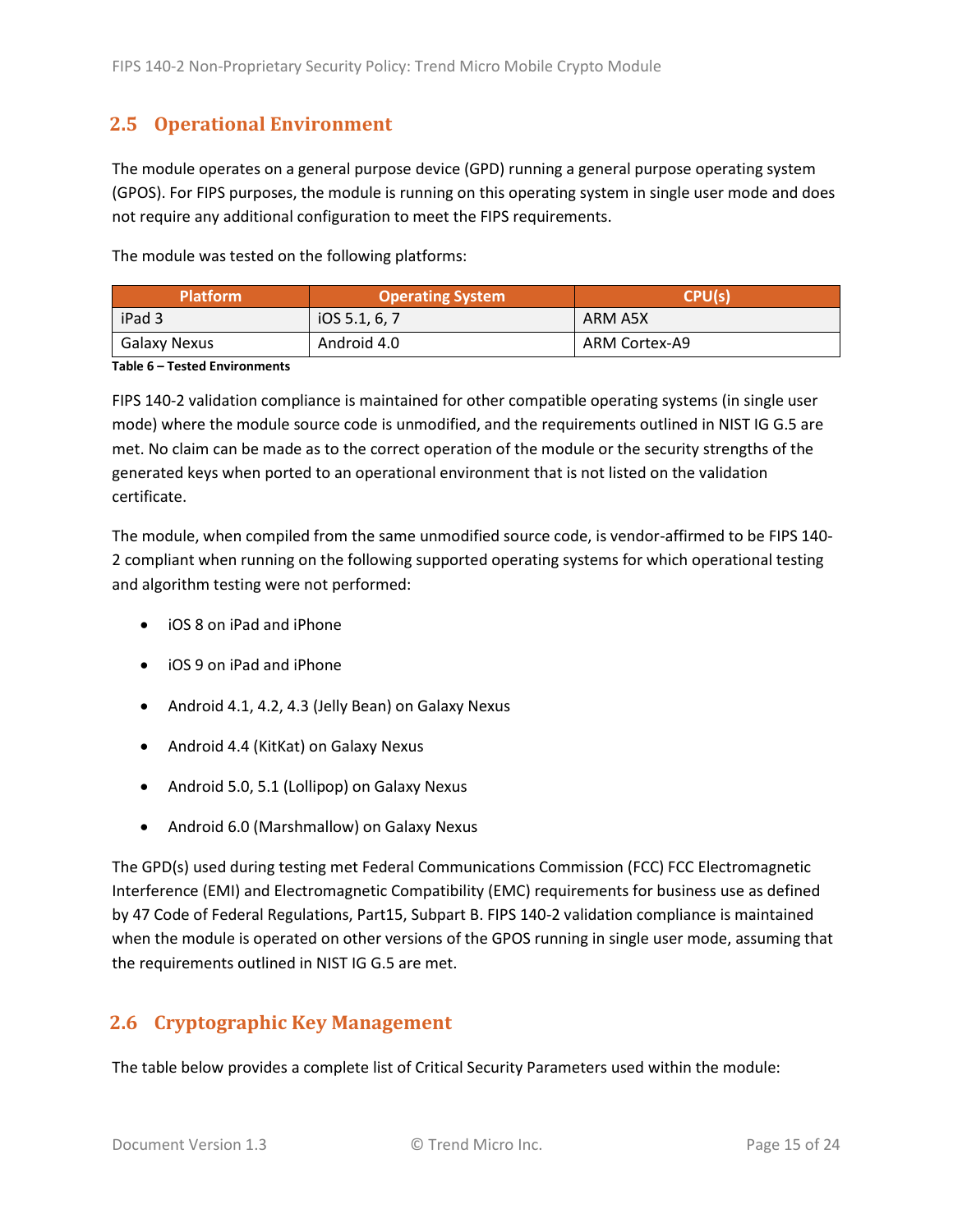| <b>Keys and CSPs</b> | <b>Storage</b><br><b>Locations</b> | <b>Storage</b><br><b>Method</b> | <b>Input</b><br><b>Method</b> | <b>Output</b><br><b>Method</b> | <b>Zeroization</b> | <b>Access</b> |
|----------------------|------------------------------------|---------------------------------|-------------------------------|--------------------------------|--------------------|---------------|
| AES Key (128,        | <b>RAM</b>                         | Plaintext                       | API call                      | None                           | power cycle        | CO: RWD       |
| 192, 256 bits)       |                                    |                                 | parameter                     |                                | cleanse()          |               |
|                      |                                    |                                 |                               |                                |                    | U: RWD        |
| Encrypt/Decrypt      |                                    |                                 |                               |                                |                    |               |
| operations           |                                    |                                 |                               |                                |                    |               |
| Used to generate     |                                    |                                 |                               |                                |                    |               |
| and verify MACs      |                                    |                                 |                               |                                |                    |               |
| with AES as part     |                                    |                                 |                               |                                |                    |               |
| of the CMAC          |                                    |                                 |                               |                                |                    |               |
| algorithm.           |                                    |                                 |                               |                                |                    |               |
| Triple-DES Key       | <b>RAM</b>                         | Plaintext                       | <b>API call</b>               | None                           | power cycle        | CO: RWD       |
| (168 bits)           |                                    |                                 | parameter                     |                                | cleanse()          |               |
|                      |                                    |                                 |                               |                                |                    | U: RWD        |
| Used for             |                                    |                                 |                               |                                |                    |               |
| Encrypt/Decrypt      |                                    |                                 |                               |                                |                    |               |
| operations.          |                                    |                                 |                               |                                |                    |               |
| Used for             |                                    |                                 |                               |                                |                    |               |
| generating and       |                                    |                                 |                               |                                |                    |               |
| verifying MACs       |                                    |                                 |                               |                                |                    |               |
| with Triple-DES      |                                    |                                 |                               |                                |                    |               |
| as part of the       |                                    |                                 |                               |                                |                    |               |
| CMAC algorithm.      |                                    |                                 |                               |                                |                    |               |
| RSA Public Key       | <b>RAM</b>                         | Plaintext                       | API call                      | API call                       | power cycle        | CO: RWD       |
| (1024, 1536,         |                                    |                                 | parameter                     | parameter                      | cleanse()          |               |
| 2048, 3072, 4096     |                                    |                                 |                               |                                |                    | U: RWD        |
| bits)                |                                    |                                 |                               |                                |                    |               |
|                      |                                    |                                 |                               |                                |                    |               |
| <b>RSA</b>           |                                    |                                 |                               |                                |                    |               |
| public/private       |                                    |                                 |                               |                                |                    |               |
| keys used to sign    |                                    |                                 |                               |                                |                    |               |
| and verify data.     |                                    |                                 |                               |                                |                    |               |
| RSA Private Key      | <b>RAM</b>                         | Plaintext                       | API call                      | API call                       | power cycle        | CO: RWD       |
| (2048, 3072,         |                                    |                                 | parameter                     | parameter                      | cleanse()          |               |
| 4096 bits)           |                                    |                                 |                               |                                |                    | U: RWD        |
|                      |                                    |                                 |                               |                                |                    |               |
| <b>RSA</b>           |                                    |                                 |                               |                                |                    |               |
| public/private       |                                    |                                 |                               |                                |                    |               |
| keys used to sign    |                                    |                                 |                               |                                |                    |               |
| and verify data.     |                                    |                                 |                               |                                |                    |               |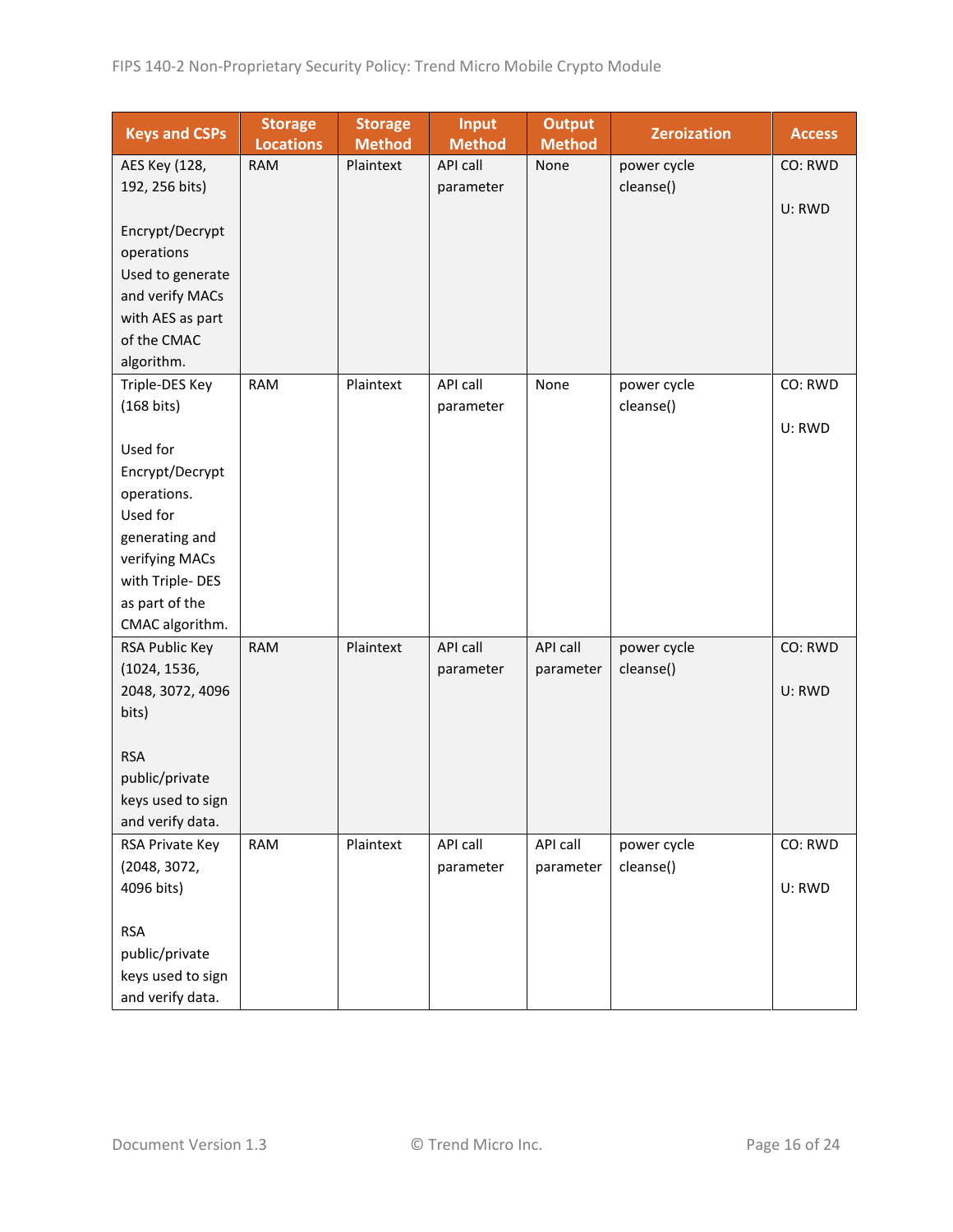| <b>Keys and CSPs</b>  | <b>Storage</b><br><b>Locations</b> | <b>Storage</b><br><b>Method</b> | <b>Input</b><br><b>Method</b> | <b>Output</b><br><b>Method</b> | <b>Zeroization</b> | <b>Access</b> |
|-----------------------|------------------------------------|---------------------------------|-------------------------------|--------------------------------|--------------------|---------------|
| <b>DSA Public Key</b> | <b>RAM</b>                         | Plaintext                       | API call                      | API call                       | power cycle        | CO: RWD       |
| (1024, 2048, and      |                                    |                                 | parameter                     | parameter                      | cleanse()          |               |
| 3072 bits)            |                                    |                                 |                               |                                |                    | U: RWD        |
|                       |                                    |                                 |                               |                                |                    |               |
| <b>DSA</b>            |                                    |                                 |                               |                                |                    |               |
| public/private        |                                    |                                 |                               |                                |                    |               |
| keys used to sign     |                                    |                                 |                               |                                |                    |               |
| and verify data.      |                                    |                                 |                               |                                |                    |               |
| DSA Private Key       | <b>RAM</b>                         | Plaintext                       | API call                      | API call                       | power cycle        | CO: RWD       |
| (2048, and 3072       |                                    |                                 | parameter                     | parameter                      | cleanse()          |               |
| bits)                 |                                    |                                 |                               |                                |                    | U: RWD        |
|                       |                                    |                                 |                               |                                |                    |               |
| <b>DSA</b>            |                                    |                                 |                               |                                |                    |               |
| public/private        |                                    |                                 |                               |                                |                    |               |
| keys used to sign     |                                    |                                 |                               |                                |                    |               |
| and verify data.      |                                    |                                 |                               |                                |                    |               |
| НМАС Кеу (≥112        | <b>RAM</b>                         | Plaintext                       | API call                      | API call                       | power cycle        | CO: RWD       |
| bits)                 |                                    |                                 | parameter                     | parameter                      | cleanse()          |               |
|                       |                                    |                                 |                               |                                |                    | U: RWD        |
| HMAC keys used        |                                    |                                 |                               |                                |                    |               |
| to generate and       |                                    |                                 |                               |                                |                    |               |
| verify MACs on        |                                    |                                 |                               |                                |                    |               |
| data.                 |                                    |                                 |                               |                                |                    |               |
| Integrity Key         | Module                             | Plaintext                       | None                          | None                           | None               | CO: RWD       |
|                       | Binary                             |                                 |                               |                                |                    |               |
|                       |                                    |                                 |                               |                                |                    | U: RWD        |
| <b>ECDSA Private</b>  | <b>RAM</b>                         | Plaintext                       | API call                      | API call                       | power cycle        | CO: RWD       |
| Key (PKG: Curves      |                                    |                                 | parameter                     | parameter                      | cleanse()          |               |
| (P-224, P-256, P-     |                                    |                                 |                               |                                |                    | U: RWD        |
| 384, P-521, K-        |                                    |                                 |                               |                                |                    |               |
| 233, K-283, K-        |                                    |                                 |                               |                                |                    |               |
| 409, K-571, B-        |                                    |                                 |                               |                                |                    |               |
| 233, B-283, B-        |                                    |                                 |                               |                                |                    |               |
| 409 & B-571)          |                                    |                                 |                               |                                |                    |               |
| PKV: Curves All       |                                    |                                 |                               |                                |                    |               |
| P, K & B)             |                                    |                                 |                               |                                |                    |               |
|                       |                                    |                                 |                               |                                |                    |               |
| <b>ECDSA</b>          |                                    |                                 |                               |                                |                    |               |
| public/private        |                                    |                                 |                               |                                |                    |               |
| keys used to sign     |                                    |                                 |                               |                                |                    |               |
| and verify data.      |                                    |                                 |                               |                                |                    |               |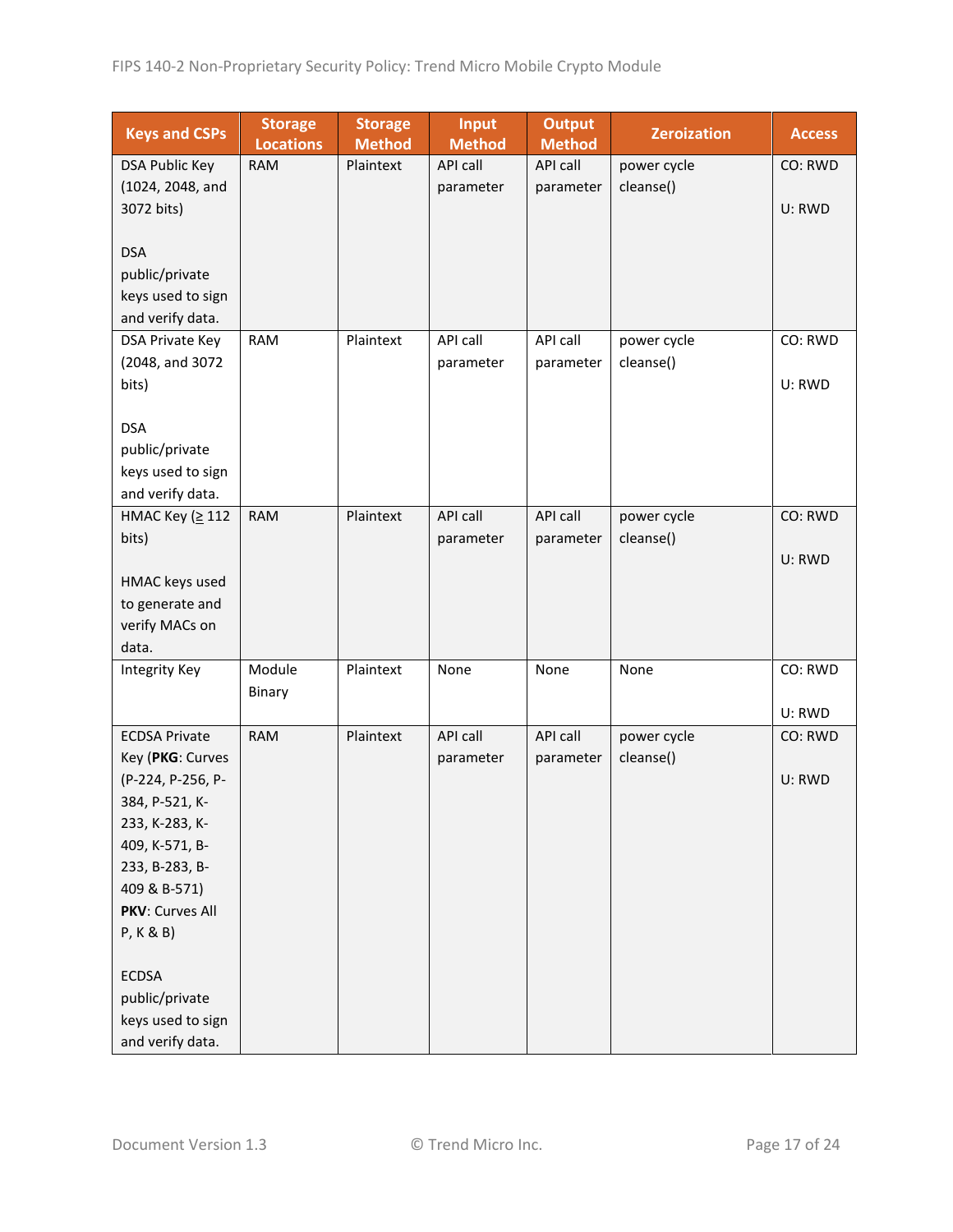| <b>Keys and CSPs</b>    | <b>Storage</b><br><b>Locations</b> | <b>Storage</b><br><b>Method</b> | <b>Input</b><br><b>Method</b> | <b>Output</b><br><b>Method</b> | <b>Zeroization</b> | <b>Access</b> |
|-------------------------|------------------------------------|---------------------------------|-------------------------------|--------------------------------|--------------------|---------------|
| <b>ECDSA Public Key</b> | <b>RAM</b>                         | Plaintext                       | API call                      | API call                       | power cycle        | CO: RWD       |
| (PKG: Curves (P-        |                                    |                                 | parameter                     | parameter                      | cleanse()          |               |
| 224, P-256, P-          |                                    |                                 |                               |                                |                    | U: RWD        |
| 384, P-521, K-          |                                    |                                 |                               |                                |                    |               |
| 233, K-283, K-          |                                    |                                 |                               |                                |                    |               |
| 409, K-571, B-          |                                    |                                 |                               |                                |                    |               |
| 233, B-283, B-          |                                    |                                 |                               |                                |                    |               |
| 409 & B-571)            |                                    |                                 |                               |                                |                    |               |
| PKV: Curves All         |                                    |                                 |                               |                                |                    |               |
| P, K & B)               |                                    |                                 |                               |                                |                    |               |
|                         |                                    |                                 |                               |                                |                    |               |
| <b>ECDSA</b>            |                                    |                                 |                               |                                |                    |               |
| public/private          |                                    |                                 |                               |                                |                    |               |
| keys used to sign       |                                    |                                 |                               |                                |                    |               |
| and verify data.        |                                    |                                 |                               |                                |                    |               |
| <b>DRBG Internal</b>    | <b>RAM</b>                         | Plaintext                       | None                          | None                           | power cycle        | CO: RWD       |
| state (V,C, Key         |                                    |                                 |                               |                                | cleanse()          |               |
| value)                  |                                    |                                 |                               |                                |                    | U: RWD        |
| V and key are           |                                    |                                 |                               |                                |                    |               |
| used as part of         |                                    |                                 |                               |                                |                    |               |
| <b>HMAC and CTR</b>     |                                    |                                 |                               |                                |                    |               |
| DRBG process. V         |                                    |                                 |                               |                                |                    |               |
| and C are used as       |                                    |                                 |                               |                                |                    |               |
| part of HASH            |                                    |                                 |                               |                                |                    |               |
| DRBG process.           |                                    |                                 |                               |                                |                    |               |
| <b>DRBG Entropy</b>     | <b>RAM</b>                         | Plaintext                       | API call                      | None                           | power cycle        | CO: RWD       |
|                         |                                    |                                 | parameter                     |                                | cleanse()          |               |
| Entropy input           |                                    |                                 |                               |                                |                    | U: RWD        |
| strings used as         |                                    |                                 |                               |                                |                    |               |
| part of the DRBG        |                                    |                                 |                               |                                |                    |               |
| process.                |                                    |                                 |                               |                                |                    |               |

 $R = Read \tW = Write \tD = Delete$ 

#### **Table 7 – Module Keys/CSPs**

*Please note that keys can be generated by the module for the services that require those keys, but the keys will always be input via an API call.*

The application that uses the module is responsible for appropriate destruction and zeroization of the key material. The module provides functions for key allocation and destruction which overwrite the memory that is occupied by the key information with zeros before it is deallocated.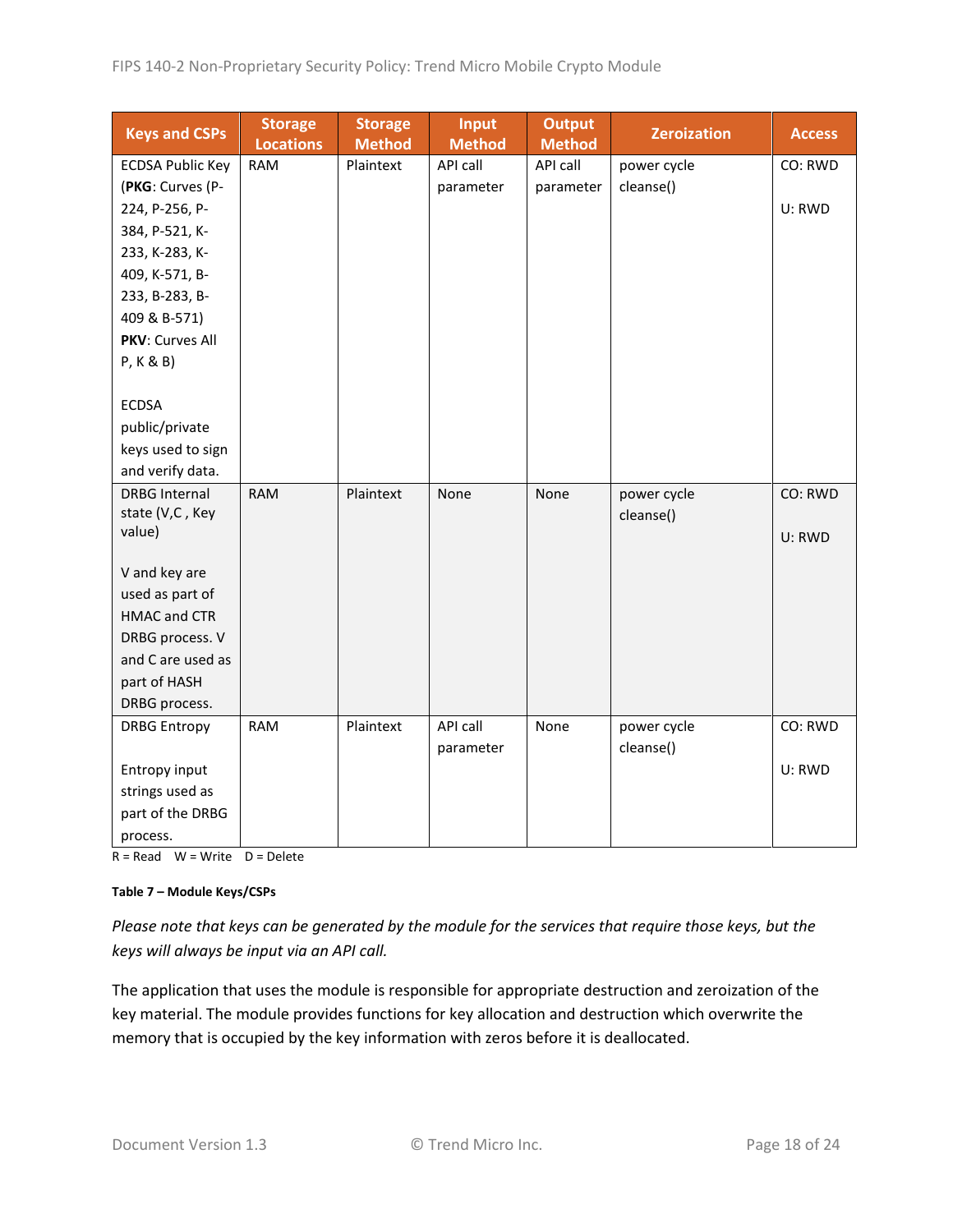#### <span id="page-18-0"></span>**2.6.1 Random Number Generation**

The module uses SP800-90A DRBGs for creation of asymmetric and symmetric keys.

The module accepts input from entropy sources external to the cryptographic boundary for use as seed material for the module's Approved DRBGs. The calling application of the module shall use entropy sources that meet the security strength required for the random bit generation mechanism as shown in NIST Special Publication 800-90A Table 2 (Hash\_DRBG, HMAC\_DRBG) and Table 3 (CTR\_DRBG). At a minimum, the entropy source shall provide at least 128-bits of entropy to the DRBG.

The module performs continual tests on the random numbers it uses to ensure that the seed input to the Approved DRBGs do not have the same value. The module also performs continual tests on the output of the Approved DRBGs to ensure that consecutive random numbers do not repeat.

In accordance with FIPS 140-2 IG D.12, the cryptographic module performs Cryptographic Key Generation (CKG) for asymmetric keys as per NIST SP 800-133rev2 (vendor affirmed). The resulting symmetric key or asymmetric seed is an unmodified output from a DRBG.

The AES GCM IV generation is in compliance with the RFC5288 and RFC5289 and shall only be used for the TLS protocol version 1.2 to be compliant with [FIPS140-2 IG] IG A.5, provision 1 ("TLS protocol IV generation"); thus, the module is compliant with [SP800-52].

The module makes no assurance of the minimum strength of random strings and generated keys.

## <span id="page-18-1"></span>**2.6.2 Key/Critical Security Parameter (CSP) Authorized Access and Use by Role and Service/Function**

An authorized application as user (the User role) has access to all key data generated during the operation of the module.

## <span id="page-18-2"></span>**2.6.3 Key/CSP Storage**

Public and private keys are provided to the module by the calling process and are destroyed when released by the appropriate API function calls or during power cycle. The module does not perform persistent storage of keys.

#### <span id="page-18-3"></span>**2.6.4 Key/CSP Zeroization**

The application is responsible for calling the appropriate destruction functions from the API. The destruction functions then overwrite the memory occupied by keys with zeros and deallocates the memory. This occurs during process termination / power cycle. Keys are immediately zeroized upon deallocation, which sufficiently protects the CSPs from compromise.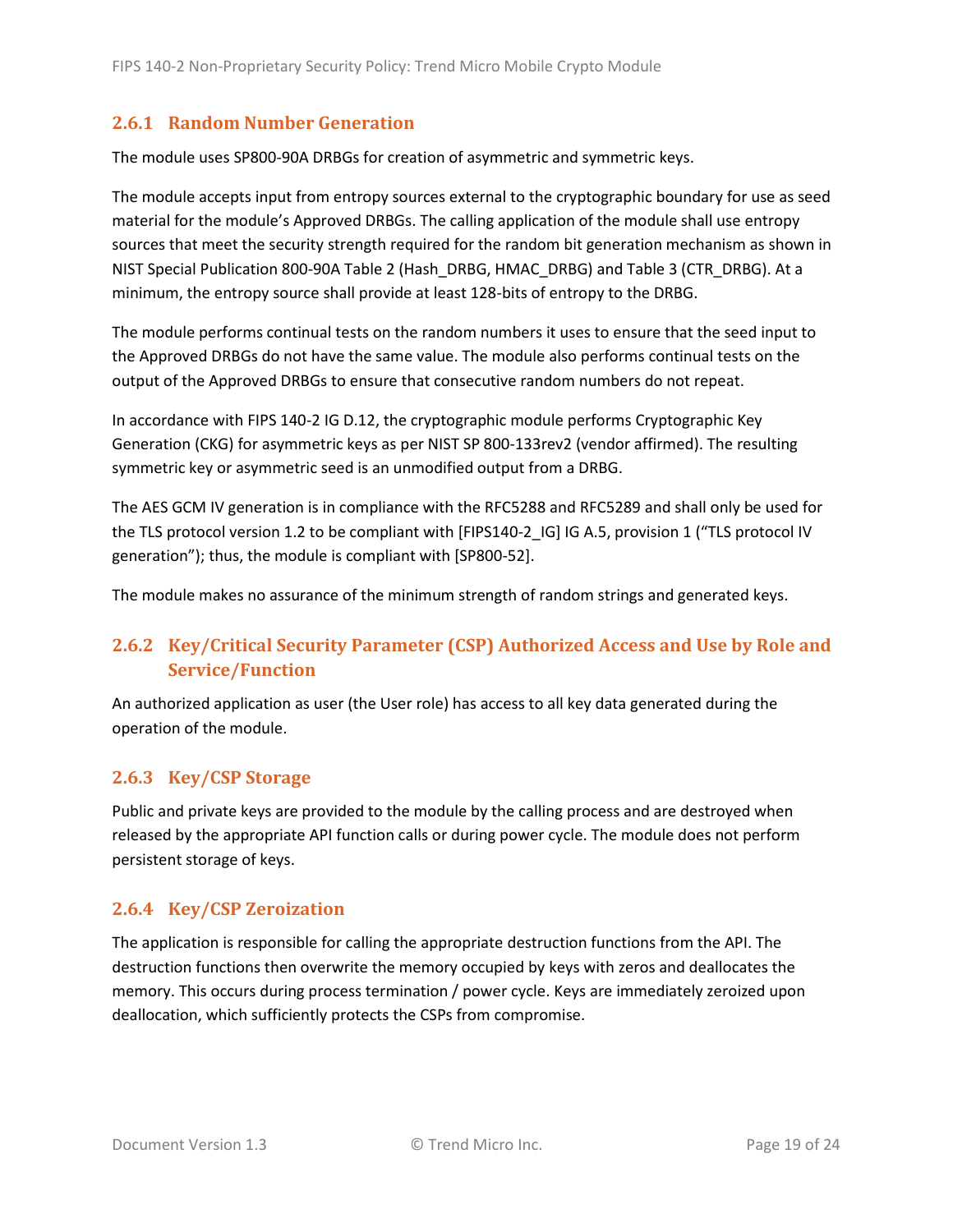# <span id="page-19-0"></span>**2.7 Self-Tests**

FIPS 140-2 requires that the module perform self tests to ensure the integrity of the module and the correctness of the cryptographic functionality at start up. In addition some functions require continuous verification of function, such as the random number generator. All of these tests are listed and described in this section. In the event of a self-test error, the module will log the error and will halt. The module must be initialized into memory to resume function.

The following sections discuss the module's self-tests in more detail.

#### <span id="page-19-1"></span>**2.7.1 Power-On Self-Tests**

Power-on self-tests are executed automatically when the module is loaded into memory. The module verifies the integrity of the runtime executable using a HMAC-SHA1 digest computed at build time. If the fingerprints match, the power-up self-tests are then performed. If the power-up self-test is successful, a flag is set to place the module in FIPS mode. (The operator is still required to follow the guidance in Section 3 to ensure the module is running in FIPS-approved mode of operation).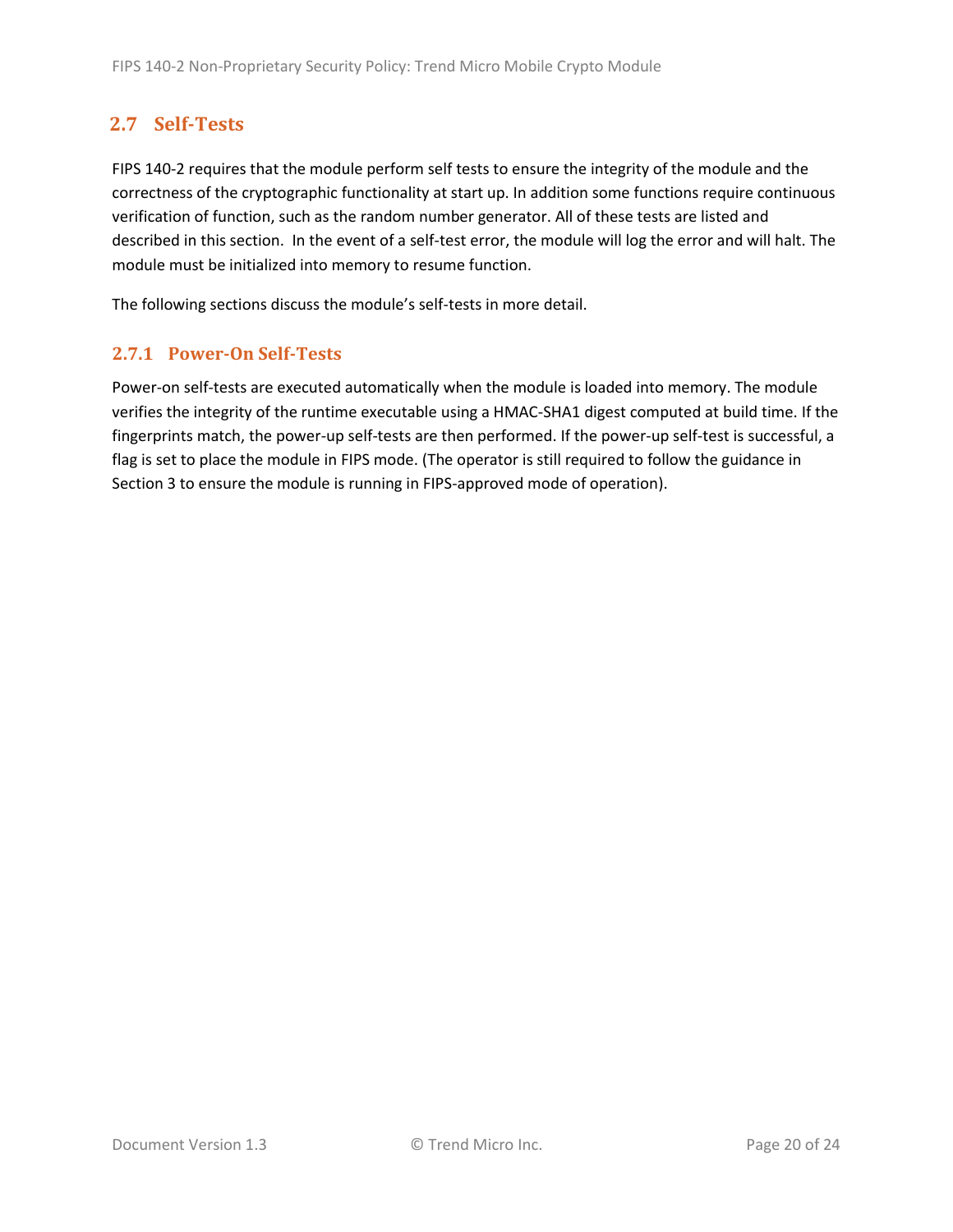| <b>TYPE</b>                     | <b>DETAIL</b>                                                |
|---------------------------------|--------------------------------------------------------------|
| Software Integrity Check        | HMAC-SHA1 on all module components<br>$\bullet$              |
| Known Answer Tests <sup>2</sup> | AES ECB mode encrypt/decrypt 128-bit key length<br>$\bullet$ |
|                                 | AES CCM mode encrypt/decrypt 192-bit key length<br>$\bullet$ |
|                                 | AES GCM mode encrypt/decrypt 256-bit key length              |
|                                 | AES CMAC CBC mode, encrypt/decrypt with 128,<br>$\bullet$    |
|                                 | 192, 256-bit key lengths                                     |
|                                 | XTS-AES (legacy test)                                        |
|                                 | EC Diffie-Hellman (legacy test)                              |
|                                 | $SHA-1$                                                      |
|                                 | <b>SHA-224</b>                                               |
|                                 | <b>SHA-256</b>                                               |
|                                 | <b>SHA-384</b>                                               |
|                                 | <b>SHA-512</b>                                               |
|                                 | HMAC-SHA1                                                    |
|                                 | HMAC-SHA224                                                  |
|                                 | HMAC-SHA256<br>$\bullet$                                     |
|                                 | HMAC-SHA384                                                  |
|                                 | HMAC-SHA512<br>$\bullet$                                     |
|                                 | RSA sign/verify using 2048 bit key, SHA-256, PKCS#1          |
|                                 | SP 800-90A DRBG (Hash DRBG, HMAC DRBG,<br>CTR_DRBG)          |
|                                 | Triple-DES ECB mode encrypt/decrypt 3-key                    |
|                                 | Triple-DES CMAC CBC mode generate/verify 3-key<br>$\bullet$  |
| Pair-wise Consistency Tests     | DSA sign/verify using 2048 bit key, SHA-384<br>$\bullet$     |
|                                 | ECDSA keygen/sign/verify using P-224, K-233 and<br>$\bullet$ |
|                                 | <b>SHA512</b>                                                |
|                                 | RSA (legacy test)                                            |

**Table 8 – Power-On Self-Tests**

Input, output, and cryptographic functions cannot be performed while the Module is in a self-test or error state because the module is single-threaded and will not return to the calling application until the power-up self tests are complete. If the power-up self tests fail, subsequent calls to the module will also fail - thus no further cryptographic operations are possible.

The Module performs power-up self-tests automatically during loading of the module by making use of default entry point (DEP) and no operator intervention is required.

<sup>2</sup> Note that all SHA-X KATs are tested as part of the respective HMAC SHA-X KAT. SHA-1 is also tested independently.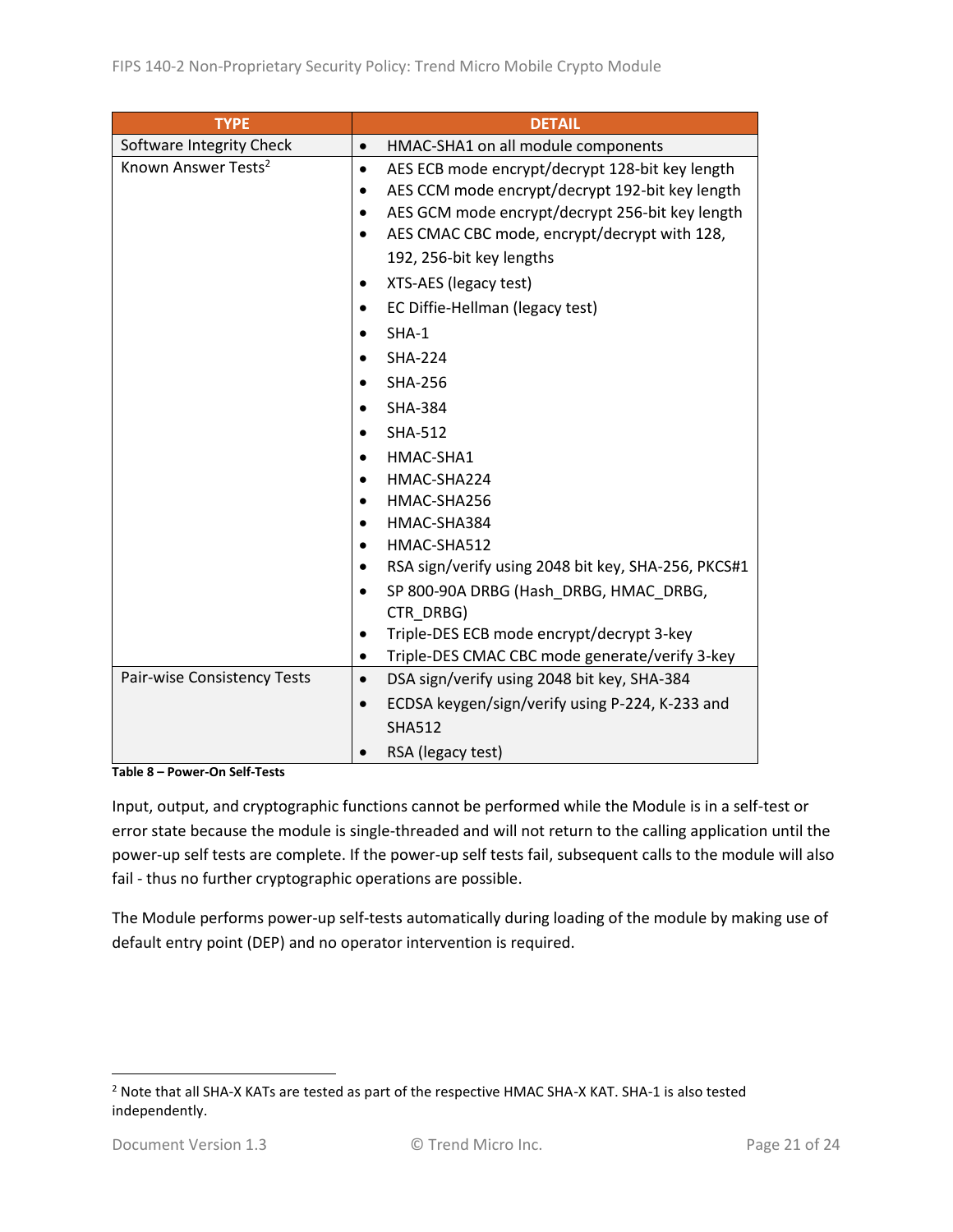#### <span id="page-21-0"></span>**2.7.2 Conditional Self-Tests**

The module implements the following conditional self-tests upon key generation, or random number generation (respectively):

| <b>TYPE</b>                 | <b>DETAIL</b>                                                                                         |
|-----------------------------|-------------------------------------------------------------------------------------------------------|
| Pair-wise Consistency Tests | <b>DSA</b>                                                                                            |
|                             | RSA (legacy test not run in FIPS mode)                                                                |
|                             | <b>ECDSA</b>                                                                                          |
| <b>Continuous RNG Tests</b> | Performed on all Approved DRBGs, the non-<br>approved X9.31 RNG, and the non-approved<br>DUAL EC DRBG |
|                             | Please note the DRBG is Tested as required by<br>[SP800-90A] Section 11                               |

**Table 9 – Conditional Self-Tests**

## <span id="page-21-1"></span>**2.7.3 Cryptographic Function**

The module verifies the integrity of the runtime executable using a HMAC-SHA1 digest which is computed at build time. If this computed HMAC-SHA1 digest matches the stored, known digest, then the power-up self-test (consisting of the algorithm-specific Pairwise Consistency and Known Answer tests) is performed. If any component of the power-up self-test fails, an internal global error flag is set to prevent subsequent invocation of any cryptographic function calls. Any such power-up self test failure is a hard error that can only be recovered by reinstalling the module<sup>3</sup>. The power-up self-tests may be performed at any time by reloading the module.

No operator intervention is required during the running of the self-tests.

## <span id="page-21-2"></span>**2.8 Mitigation of Other Attacks**

The Module does not contain additional security mechanisms beyond the requirements for FIPS 140-2 Level 1 cryptographic modules.

<sup>&</sup>lt;sup>3</sup> The initialization function could be re-invoked but such re-invocation does not provide a means from recovering from an integrity test or known answer test failure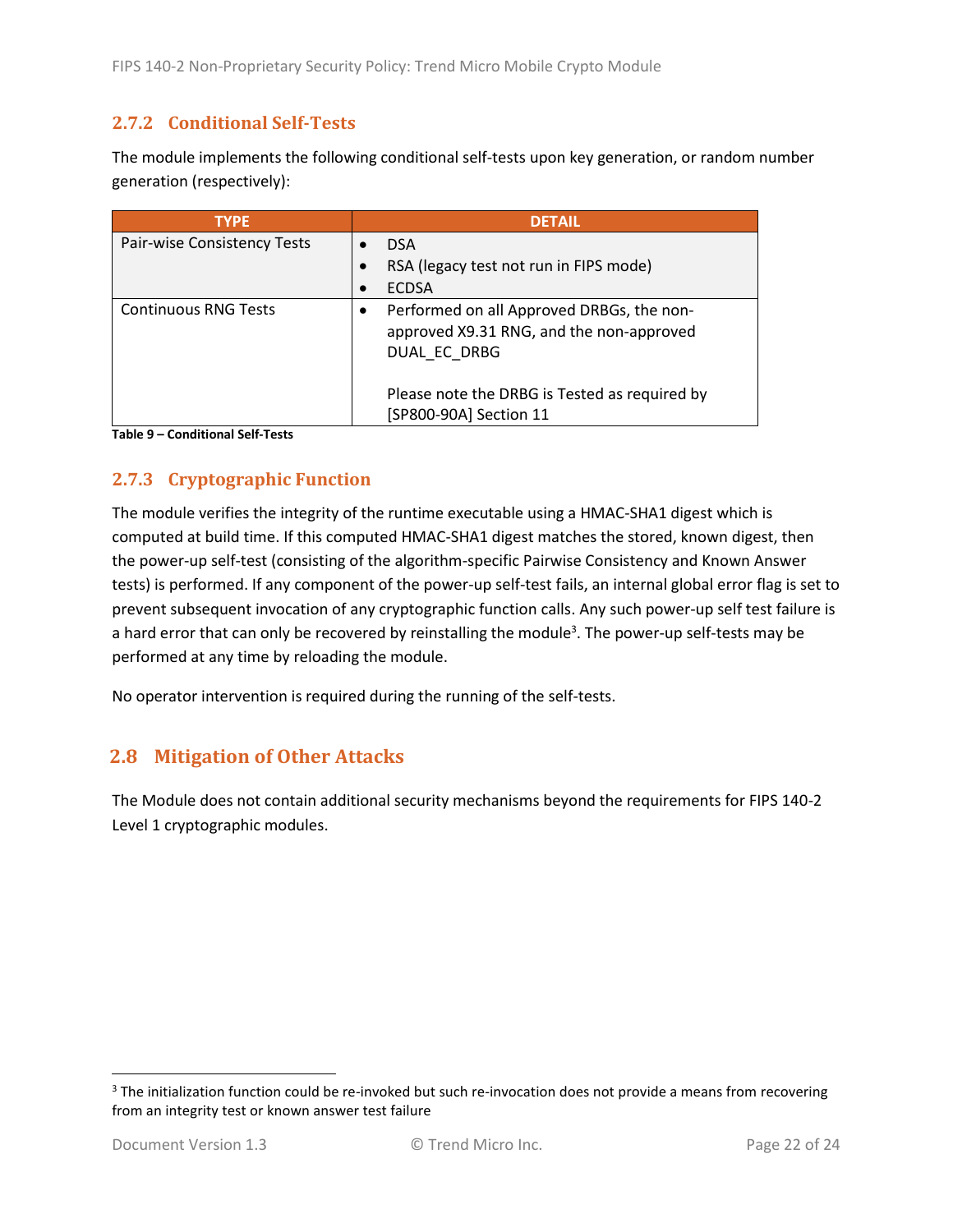# <span id="page-22-0"></span>**3 Guidance and Secure Operation**

## <span id="page-22-1"></span>**3.1 Crypto Officer Guidance**

#### <span id="page-22-2"></span>**3.1.1 Software Installation**

The module is provided directly to solution developers and is not available for direct download to the general public. The module and its host application is to be installed on an operating system specified in Sectio[n 2.5](#page-14-0) or one where portability is maintained.

#### <span id="page-22-3"></span>**3.1.2 Additional Rules of Operation**

- 1. The writable memory areas of the module (data and stack segments) are accessible only by the application so that the operating system is in "single user" mode, i.e. only the application has access to that instance of the module.
- 2. The operating system is responsible for multitasking operations so that other processes cannot access the address space of the process containing the module.

## <span id="page-22-4"></span>**3.2 User Guidance**

#### <span id="page-22-5"></span>**3.2.1 General Guidance**

The module is not distributed as a standalone library and is only used in conjunction with the solution.

The end user of the operating system is also responsible for zeroizing CSPs via wipe/secure delete procedures.

If the module power is lost and restored, the calling application must ensure that any AES-GCM keys used for encryption or decryption are redistributed.

The counter portion of the IV is set by the module within its cryptographic boundary. When the IV exhausts the maximum number of possible values for a given session key, the first party to encounter this condition shall trigger a handshake to establish a new encryption key in accordance with RFC 5246.

The AES GCM IV generation is in compliance with the RFC5288 and RFC5289 and shall only be used for the TLS protocol version 1.2 to be compliant with [FIPS140-2 IG] IG A.5, provision 1 ("TLS protocol IV generation"); thus, the module is compliant with [SP800-52].

In the event the nonce\_explicit part of the IV exhausts the maximum number of possible values for a given session key, either party (the client or the server) that encounters this condition shall trigger a handshake to establish a new encryption key.